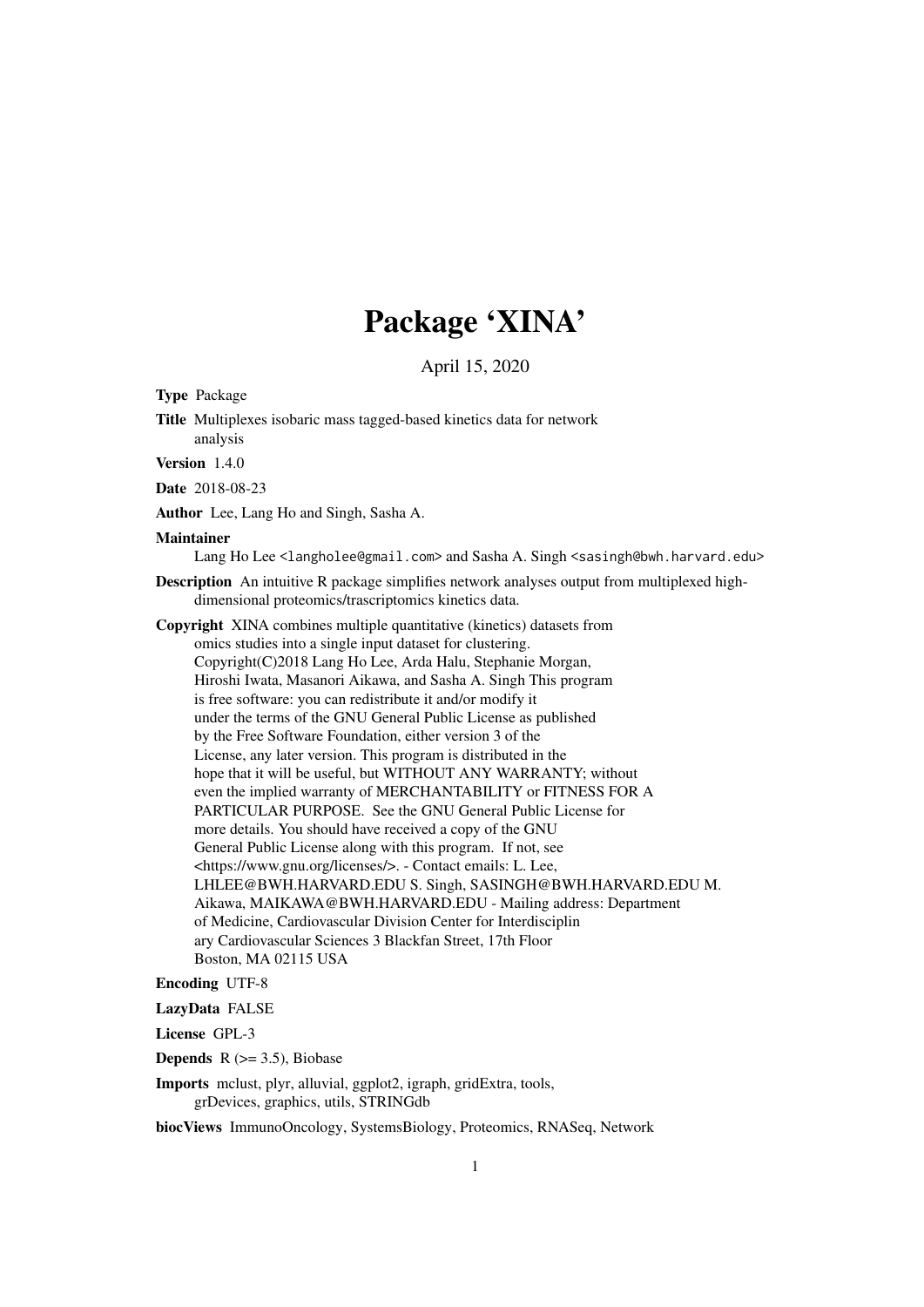RoxygenNote 6.1.0 VignetteBuilder knitr Suggests knitr, rmarkdown git\_url https://git.bioconductor.org/packages/XINA git\_branch RELEASE\_3\_10 git\_last\_commit 3c704e6 git\_last\_commit\_date 2019-10-29 Date/Publication 2020-04-14

# R topics documented:

|                                                                                                                                  | 3              |
|----------------------------------------------------------------------------------------------------------------------------------|----------------|
|                                                                                                                                  | 3              |
|                                                                                                                                  | 5              |
|                                                                                                                                  | 6              |
|                                                                                                                                  | 6              |
|                                                                                                                                  | $\overline{7}$ |
|                                                                                                                                  | 8              |
|                                                                                                                                  | 8              |
|                                                                                                                                  | 9              |
|                                                                                                                                  | 9              |
|                                                                                                                                  | 10             |
|                                                                                                                                  | 10             |
|                                                                                                                                  | 11             |
|                                                                                                                                  | 11             |
|                                                                                                                                  | 12             |
|                                                                                                                                  |                |
|                                                                                                                                  |                |
|                                                                                                                                  |                |
|                                                                                                                                  |                |
|                                                                                                                                  |                |
| $get_uunknown\_ppi\_nodes \dots \dots \dots \dots \dots \dots \dots \dots \dots \dots \dots \dots \dots \dots \dots \dots \dots$ |                |
|                                                                                                                                  |                |
|                                                                                                                                  |                |
|                                                                                                                                  |                |
|                                                                                                                                  |                |
|                                                                                                                                  |                |
|                                                                                                                                  | $-19$          |
|                                                                                                                                  | 20             |
|                                                                                                                                  | 21             |
|                                                                                                                                  | 21             |
|                                                                                                                                  | 22             |
|                                                                                                                                  | 23             |
|                                                                                                                                  | 24             |
|                                                                                                                                  | 25             |
|                                                                                                                                  | 25             |
|                                                                                                                                  |                |
|                                                                                                                                  |                |
|                                                                                                                                  | 27             |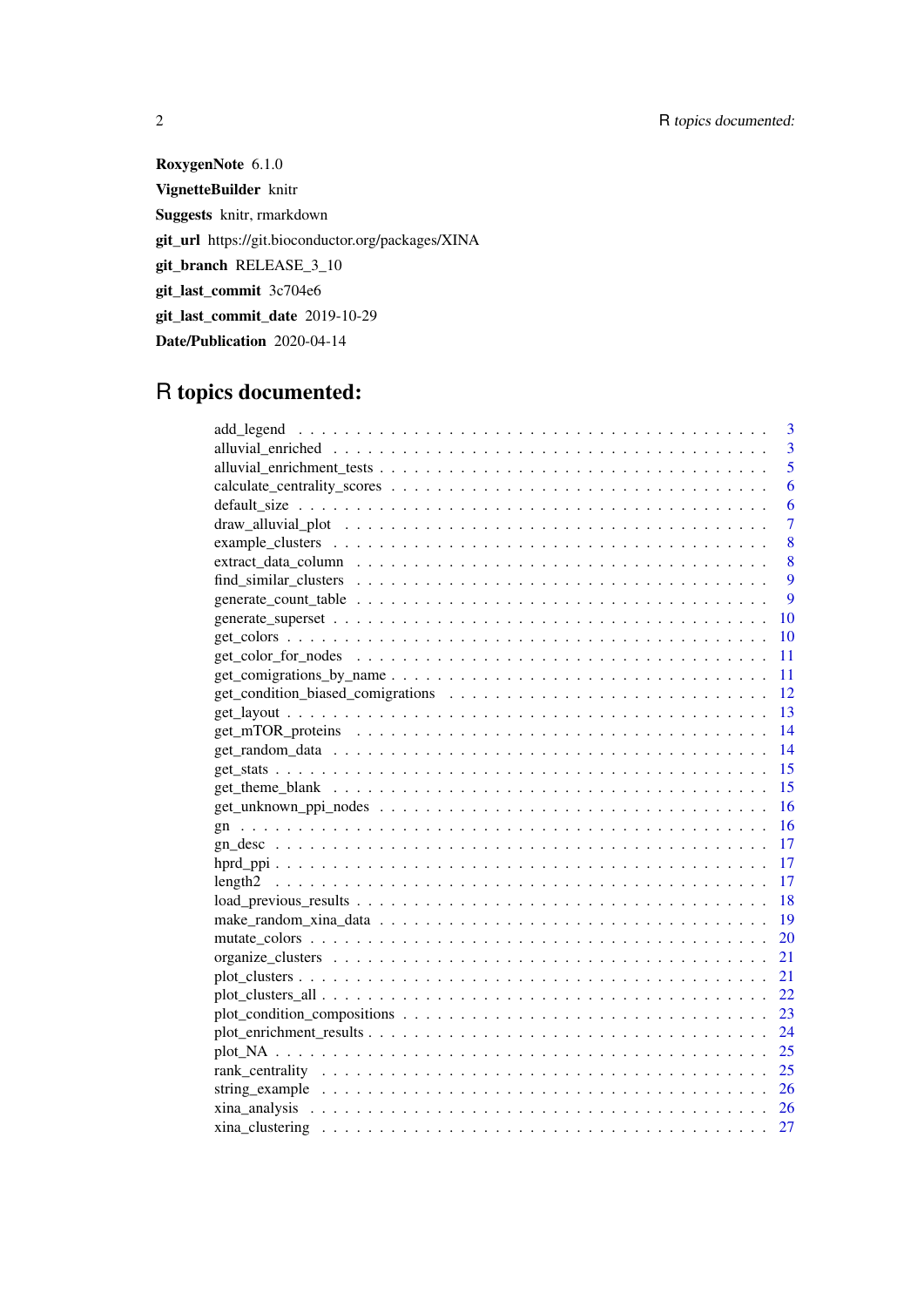<span id="page-2-0"></span>

| $xina_plot_bycluster \ldots \ldots \ldots \ldots \ldots \ldots \ldots \ldots \ldots \ldots \ldots \ldots \ldots 32$ |
|---------------------------------------------------------------------------------------------------------------------|

add\_legend *add\_legend*

#### Description

Add plot legend and locate it outside of a network plot

# Usage

```
add_legend(legend_location = "bottomright", ...)
```
# Arguments

legend\_location

Network centrality score matrix

... Numeric, complex, or logical vectors.

# Value

a legend to a plot

alluvial\_enriched *alluvial\_enriched*

#### Description

'alluvial\_enriched' draws an alluvial plot and finds comigrated proteins. The comigration is a group of proteins that show the same expression pattern, classified and evaluated by XINA clustering, in at least two conditions. XINA can reduce the dataset complexity by filtering based on the number of comigrated proteins (size, 'comigration\_size' parameter) and perform an enrichment test (P-value of Fisher's exact test, 'pval\_threshold') to determine significance of enriched comigrations. The Fisher's exact test can only be done for two conditions at a time. The following 2x2 table was used to calculate the P-value from the Fisher's exact test. To evaluate significance of co-migrated proteins from cluster #1 in control to cluster #2 in test group,

|                                  | - cluster $#1$ in control other clusters in control |
|----------------------------------|-----------------------------------------------------|
| cluster #2 in test $65$ (TP)     | 175 (FP)                                            |
| other clusters in test $35$ (FN) | 979 (TN)                                            |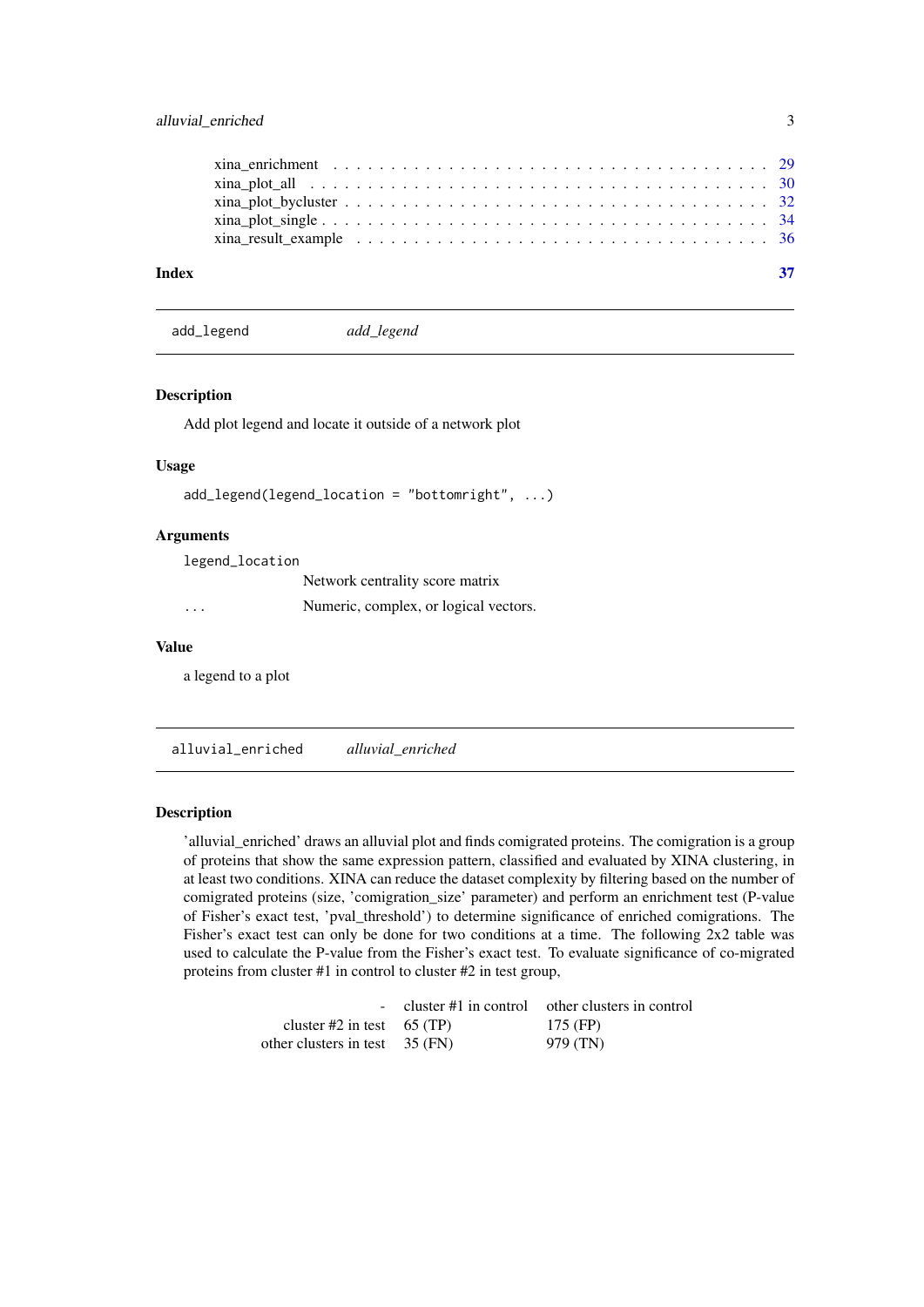#### <span id="page-3-0"></span>Usage

```
alluvial_enriched(clustering_result, selected_conditions,
 comigration_size = 0, pval_threshold = 1, pval_method = "fdr",
 cex = 0.7, alpha = 0.3)
```
#### Arguments

| clustering_result   |                                                                                                                           |
|---------------------|---------------------------------------------------------------------------------------------------------------------------|
|                     | A list containing XINA clustering results. See xina_clustering                                                            |
| selected_conditions |                                                                                                                           |
|                     | A vector of condition names used in XINA clustering results. The number of<br>selected conditions should be at least two. |
| comigration_size    |                                                                                                                           |
|                     | The number of proteins comigrated together in the selected conditions of XINA<br>clustering results. Default is 0         |
|                     | pval_threshold This option is avaiable only when you selected two conditions for comigration<br>search.                   |
| pval_method         | Method for p-value adjustment. See p.adjust                                                                               |
| cex                 | Scaling of fonts of category labels. Default if 0.7. See alluvial                                                         |
| alpha               | Transparency of the stripes. Default if 0.3. See alluvial                                                                 |
|                     |                                                                                                                           |

#### Value

A data frame containing comigrations and an alluvial plot showing comigrations

```
# load XINA example data
data(xina_example)
# Get the experimental conditions in the example data
classes <- as.vector(example_clusters$condition)
# Get comigrations without any thresholds
all_comigrations <- alluvial_enriched(example_clusters, classes)
# Get comigrations that have >= 5 size (the number of comigrated proteins)
all_cor_enriched <- alluvial_enriched(example_clusters, classes, comigration_size=5)
# Get all the comigrations between Control and Stimulus1
comigrations_Control_Stimulus1 <- alluvial_enriched(example_clusters,
c(classes[1],classes[2]))
# Get comigrations between Control and Stimulus1, that have >=5 size
comigrations_Control_Stimulus1_over5 <- alluvial_enriched(example_clusters,
c(classes[1],classes[2]), comigration_size=5)
# Get comigrations between Control and Stimulus1,
# that have >= 5 size and enrichment FDR <= 0.01comigrations_Control_Stimulus1_pval0.01_size5 <- alluvial_enriched(example_clusters,
c(classes[1],classes[2]), comigration_size=5, pval_threshold=0.01)
```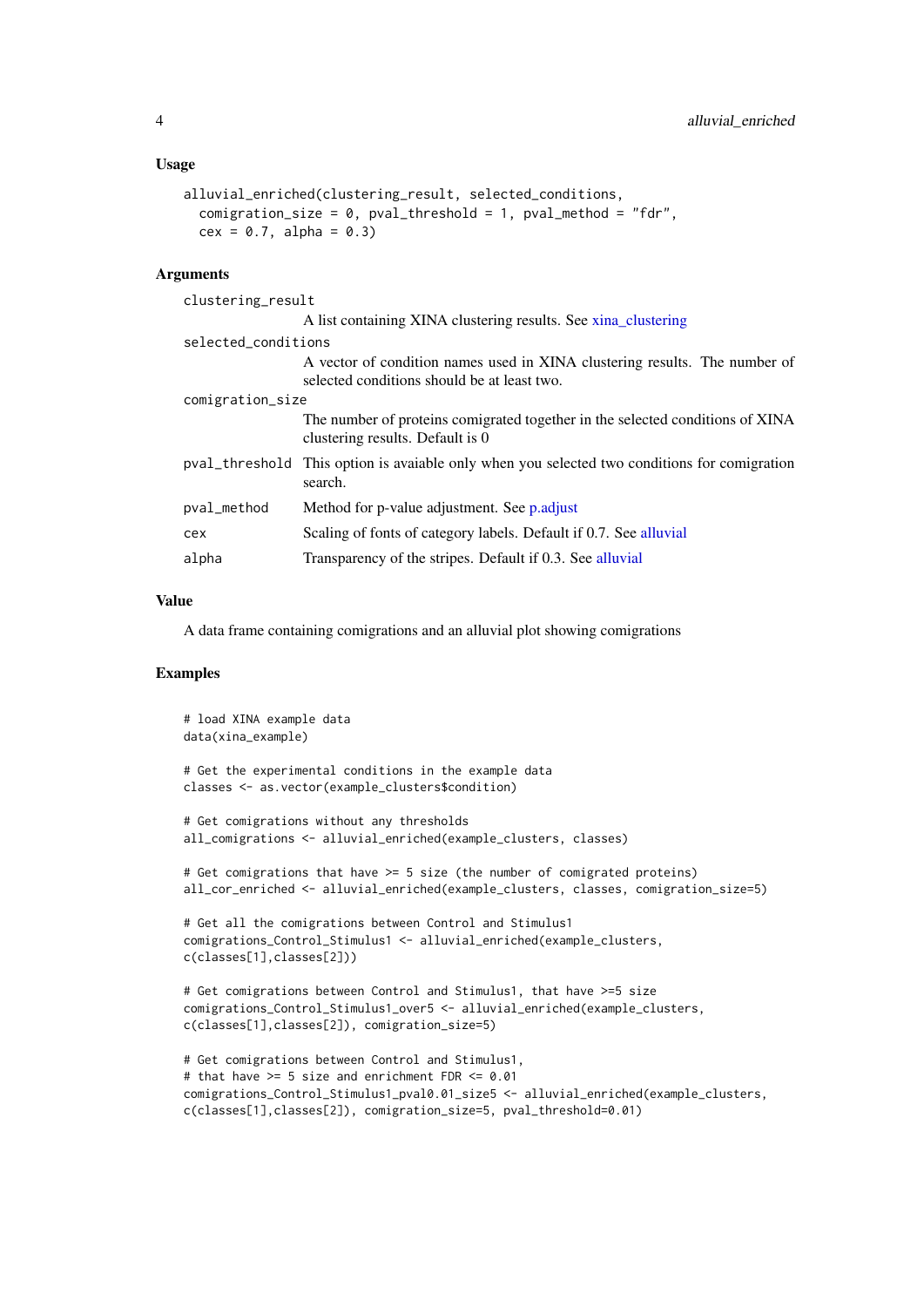```
# Get comigrations between Control and Stimulus1,
# that have >= 5 size and enrichment Benjamini & Yekutieli <= 0.01
comigrations_Control_Stimulus1_BY0.01_size5 <- alluvial_enriched(example_clusters,
c(classes[1],classes[2]), comigration_size=5, pval_threshold=0.01, pval_method="BY")
```
alluvial\_enrichment\_tests

*alluvial\_enrichment\_tests*

# Description

Fisher's exact test to calculate the significance over all comigrations. The following 2x2 table was used to calculate p-value from Fisher's exact test. To evaluate significance of comigrated proteins from cluster #1 in control to cluster #2 in test condition,

|                                  | cluster #1 in control | other clusters in control |
|----------------------------------|-----------------------|---------------------------|
| cluster #2 in test $65$ (TP)     |                       | $175$ (FP)                |
| other clusters in test $35$ (FN) |                       | 979 (TN)                  |

'alluvial\_enrichment\_tests' also provides another statistical methods including Hypergeometric test and Chi-square test.

#### Usage

```
alluvial_enrichment_tests(count_table, c1, c2, non_cluster = 0,
  test_type = "fisher")
```
#### Arguments

| count_table    | A data frame generated by using count.                                                                            |
|----------------|-------------------------------------------------------------------------------------------------------------------|
| c <sub>1</sub> | A selected cluster in the first condition.                                                                        |
| c2             | A selected cluster in the second condition.                                                                       |
| non_cluster    | The cluster number for proteins that were not detected in a specific sample.<br>Default is 0.                     |
| test_type      | Enrichment test type. 'fisher' = Fisher's exact test, 'hyper' = Hypergeometric<br>test, 'chisq' = Chi-square test |

# Value

P-value of comigration enrichment test and 2x2 table information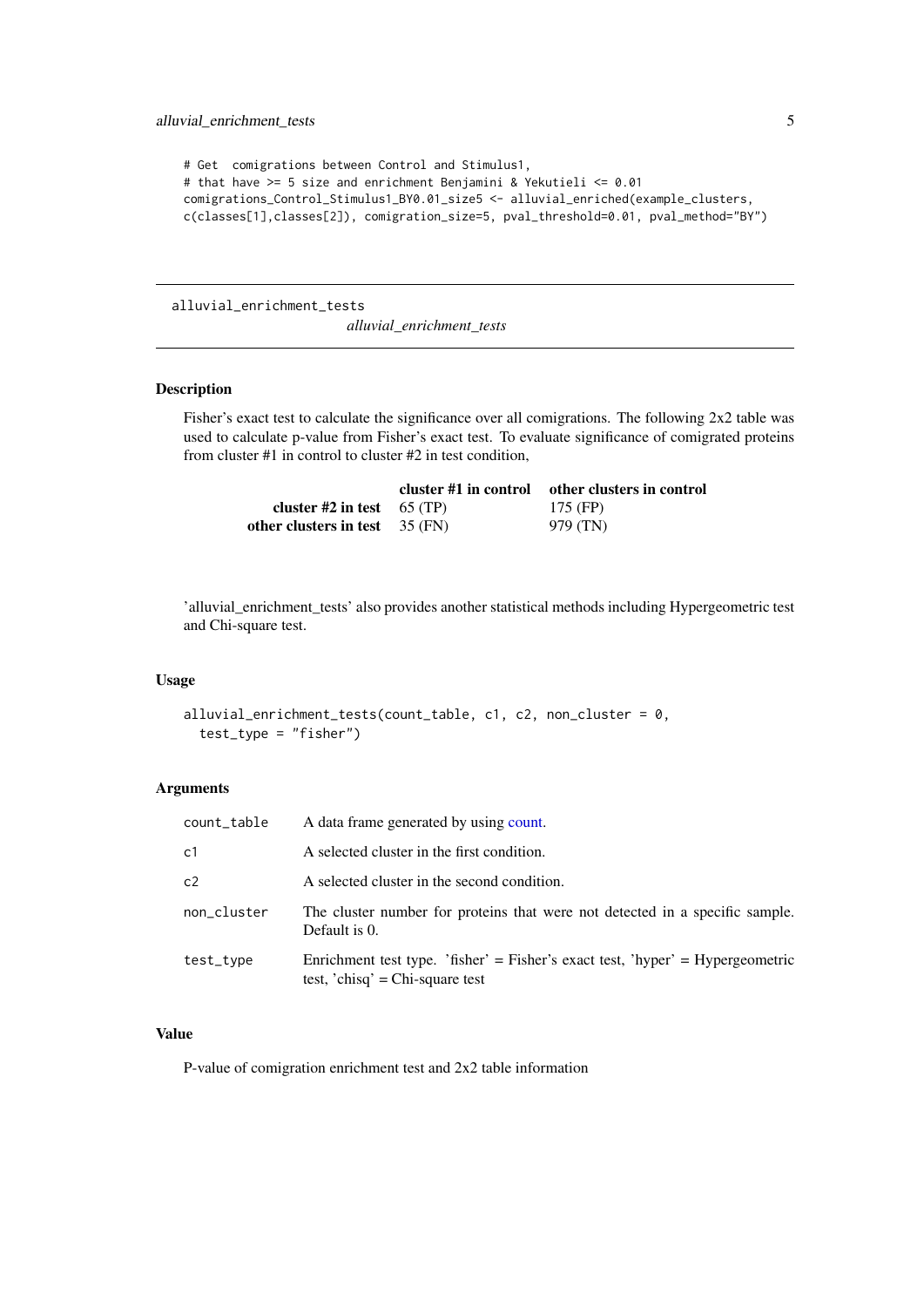```
calculate_centrality_scores
```
*calculate\_centrality\_scores*

# Description

'calculate\_centrality\_scores' computes network centrality scores

# Usage

```
calculate_centrality_scores(net, centrality_type = "Degree")
```
# Arguments

net protein-protein interaction network of igraph centrality\_type the maximum number of clusters

#### Value

A vector of network centrality scores

```
default_size default_size
```
# Description

Calculate image size based on the number of clusters

# Usage

```
default_size(max_cluster)
```
# Arguments

max\_cluster the maximum number of clusters

#### Value

A vector of plot width and height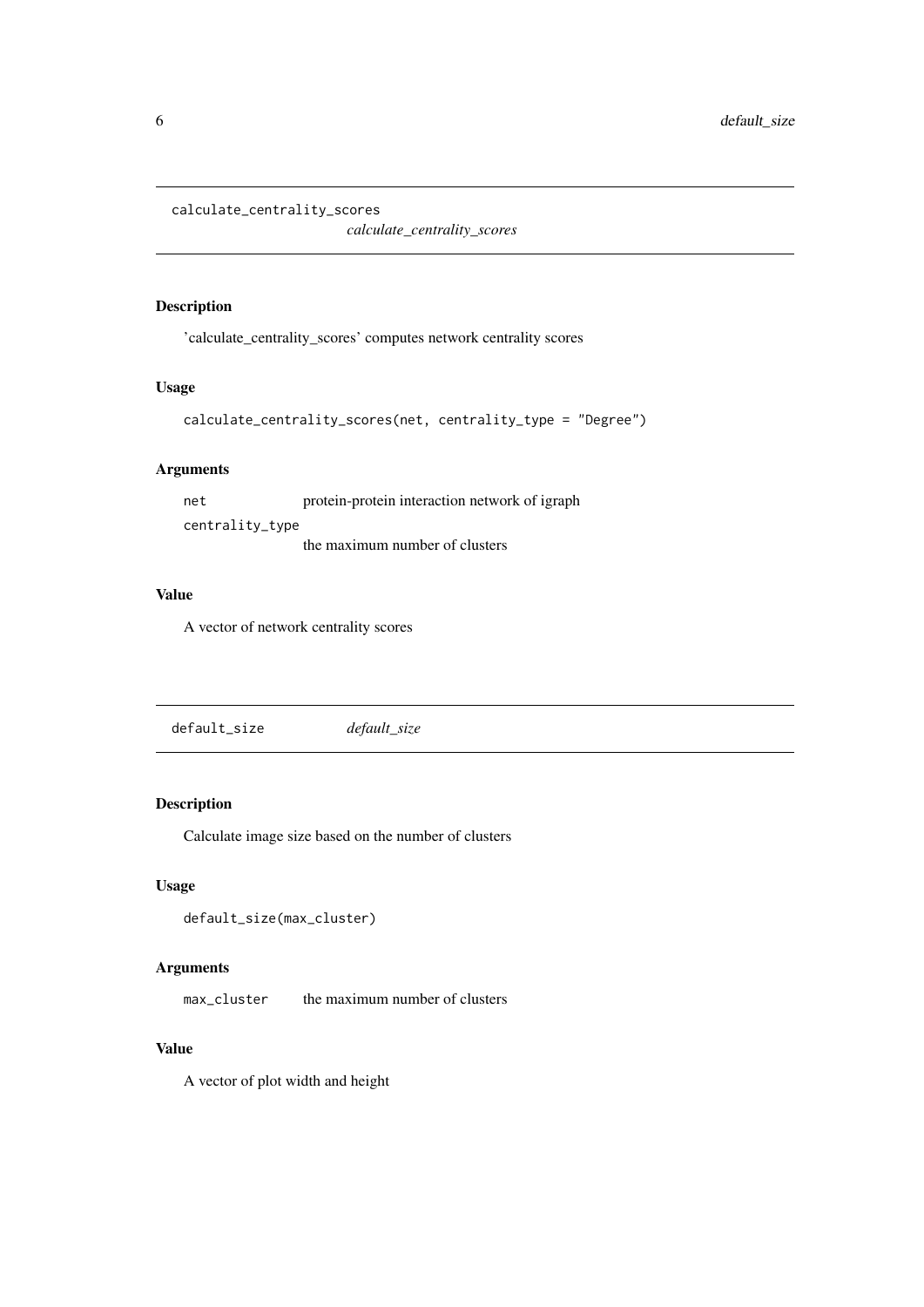#### <span id="page-6-0"></span>Description

'draw\_alluvial\_plot' draw a alluvial plot

### Usage

```
draw_alluvial_plot(clustering_result, selected_conditions, count_table,
  alluvia_colors = NULL, cex = 0.7, alpha = 0.3)
```
#### Arguments

clustering\_result A list containing XINA clustering results. See [xina\\_clustering.](#page-26-1) selected\_conditions A vector of condition names used in XINA clustering results. The number of selected conditions should be at least two. count\_table A data frame generated by using [count.](#page-0-0) alluvia\_colors A vector containing the user-defined colors for each alluvium. cex Size of cluster number on block axis. Default if 0.7. See [alluvial.](#page-0-0) alpha Transparency of alluvia colors. Default is 0.3. See [alluvial.](#page-0-0)

# Value

An alluvial plot displaying comigrations and the data frame containing the input count\_table with colors.

```
# load XINA example data
data(xina_example)
```

```
# get a vector of experimental conditions analyzed in the clustering results
classes <- as.vector(example_clusters$condition)
```

```
comigrations_size_over5 <- alluvial_enriched(example_clusters, classes, comigration_size=5)
draw_alluvial_plot(example_clusters, classes, comigrations_size_over5)
```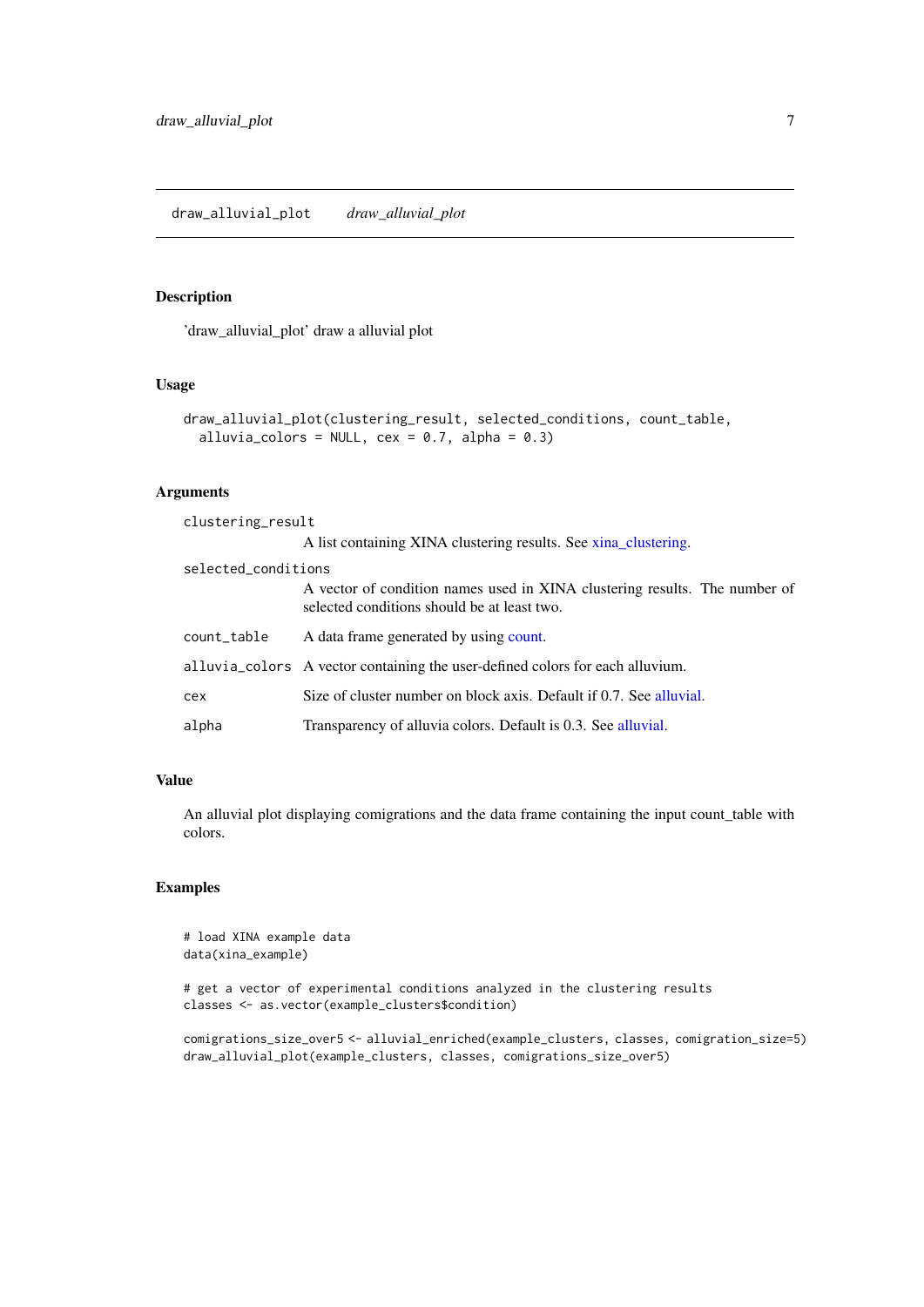<span id="page-7-0"></span>

#### Description

- aligned. XINA clustering results aligned by conditions
- data\_column. Column names for data matrix
- out\_dir. Not available in this example dataset
- nClusters. The number of user-desired clusters. It's 30 in the example.
- max\_cluster. The number of clusters found in the dataset. It's 21 in the example.
- chosen\_model. The chosen covariance model for the example dataset. It's VEI in the example
- optimal\_BIC. BIC at the optimized clustering. It's 29473.57 in the example
- condition. The experimental conditions in the dataset.
- color\_for\_condition. The default color for the conditions that will be used in XINA plot drawing.
- color\_for\_clusters. The default color for the clusters that will be used in XINA clustering plot.
- norm\_method. The used normalization method to standardize the input data. It's "sum\_normalization" in the example.

#### Format

A list with the example XINA clustering result

extract\_data\_column *extract\_data\_column*

#### Description

Extract data column names from XINA clustering result

#### Usage

extract\_data\_column(col\_head\_of\_clustering)

#### Arguments

```
col_head_of_clustering
                Column names of XINA clustering result
```
#### Value

A vector containing column names of data matrix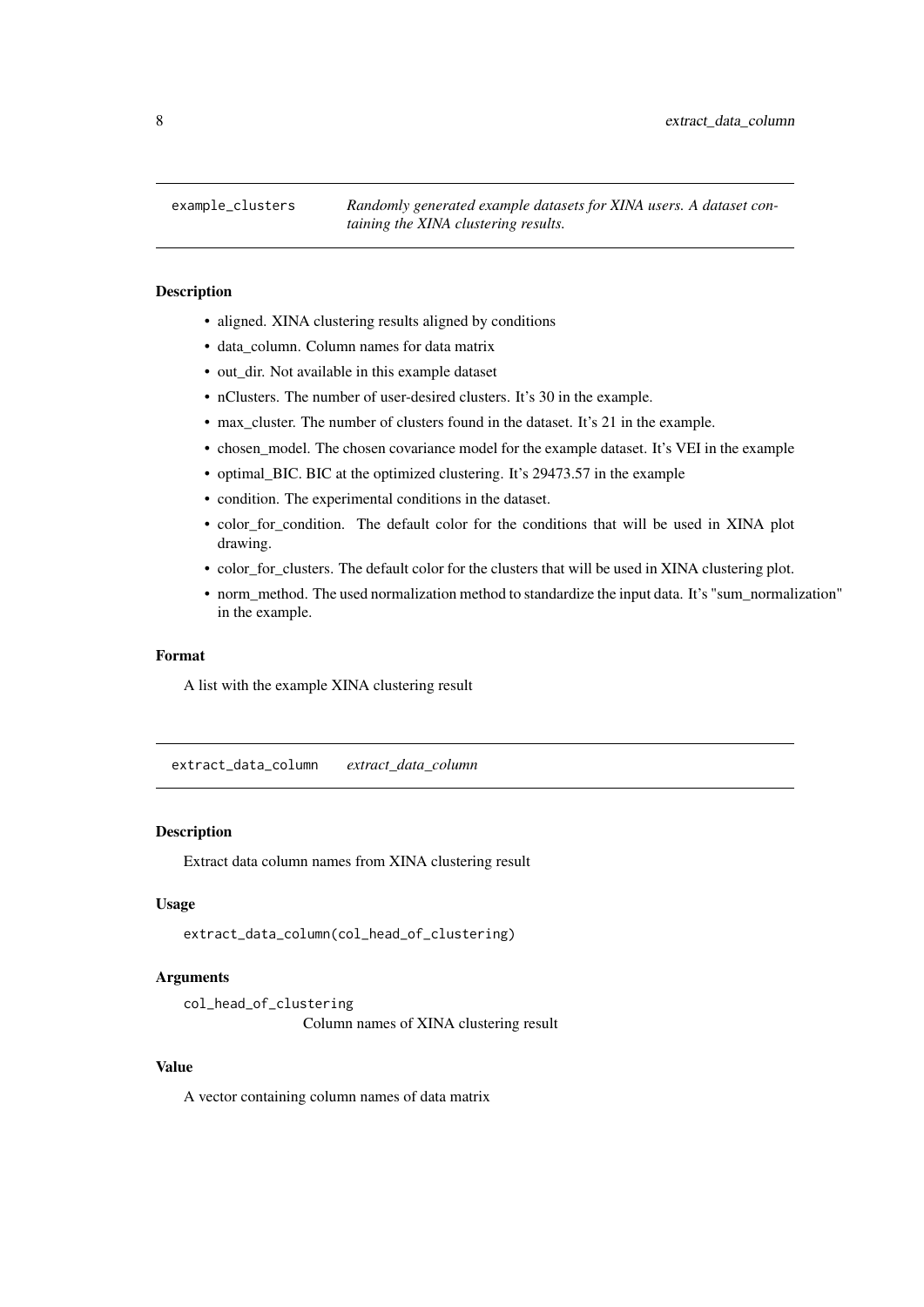<span id="page-8-0"></span>find\_similar\_clusters *find\_similar\_clusters*

#### Description

Compare clusters and find similar ones

#### Usage

```
find_similar_clusters(clustering_result, threshold = 0.95)
```
# Arguments

| clustering_result |                                                                |
|-------------------|----------------------------------------------------------------|
|                   | A list containing XINA clustering results. See xina_clustering |
| threshold         | Pearson's r threshold to find similar ones                     |

# Value

Write a csv file containing similar clustering information based on the given Pearson's R threshold

generate\_count\_table *generate\_count\_table*

#### Description

Count the number of comigrated proteins using [count](#page-0-0)

# Usage

```
generate_count_table(clustering_result, selected_conditions,
 comigration_size)
```
# Arguments

clustering\_result

A list containing XINA clustering results. See [xina\\_clustering](#page-26-1)

selected\_conditions

A vector of condition names used in XINA clustering results.

comigration\_size

The number of proteins comigrated together in the selected conditions of XINA clustering results. Default is 0.

#### Value

A data frame containing comigrations.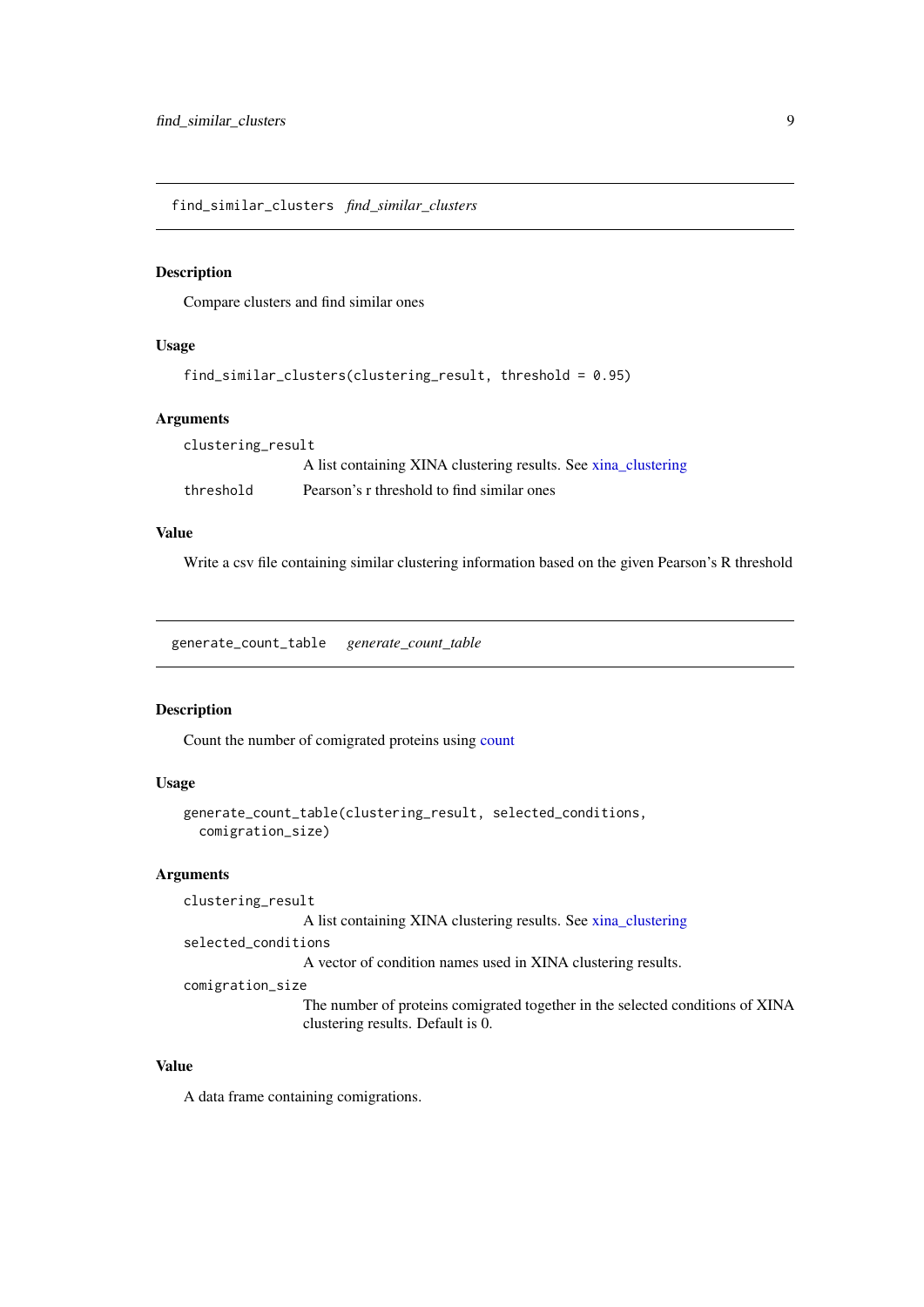<span id="page-9-0"></span>generate\_superset *generate\_superset*

# Description

Merge input kinetics files

# Usage

```
generate_superset(f_names, data_column, delim = ",",
 norm = "sum_normalization")
```
#### Arguments

| f_names     | A vector of .csv file paths containing kinetics data                                                                 |
|-------------|----------------------------------------------------------------------------------------------------------------------|
| data_column | A vector of column names containing data matrix                                                                      |
| delim       | The delimiter of input file (default is ',')                                                                         |
| norm        | The normalization method. It should be one of c('sum normalization', 'zs-<br>core'). Default is 'sum normalization'. |

# Value

A data frame containing kinetics data obtained from files in the f\_names vector

| get_colors | get_colors |  |  |
|------------|------------|--|--|
|------------|------------|--|--|

# Description

Generate color series for XINA graphics

# Usage

```
get_colors(nClusters, set = "", colorset = NULL)
```
# Arguments

| nClusters | The number of clusters       |
|-----------|------------------------------|
| set       | Pre-defined color series set |
| colorset  | manually defined color codes |

# Value

A vector for color code of XINA graphics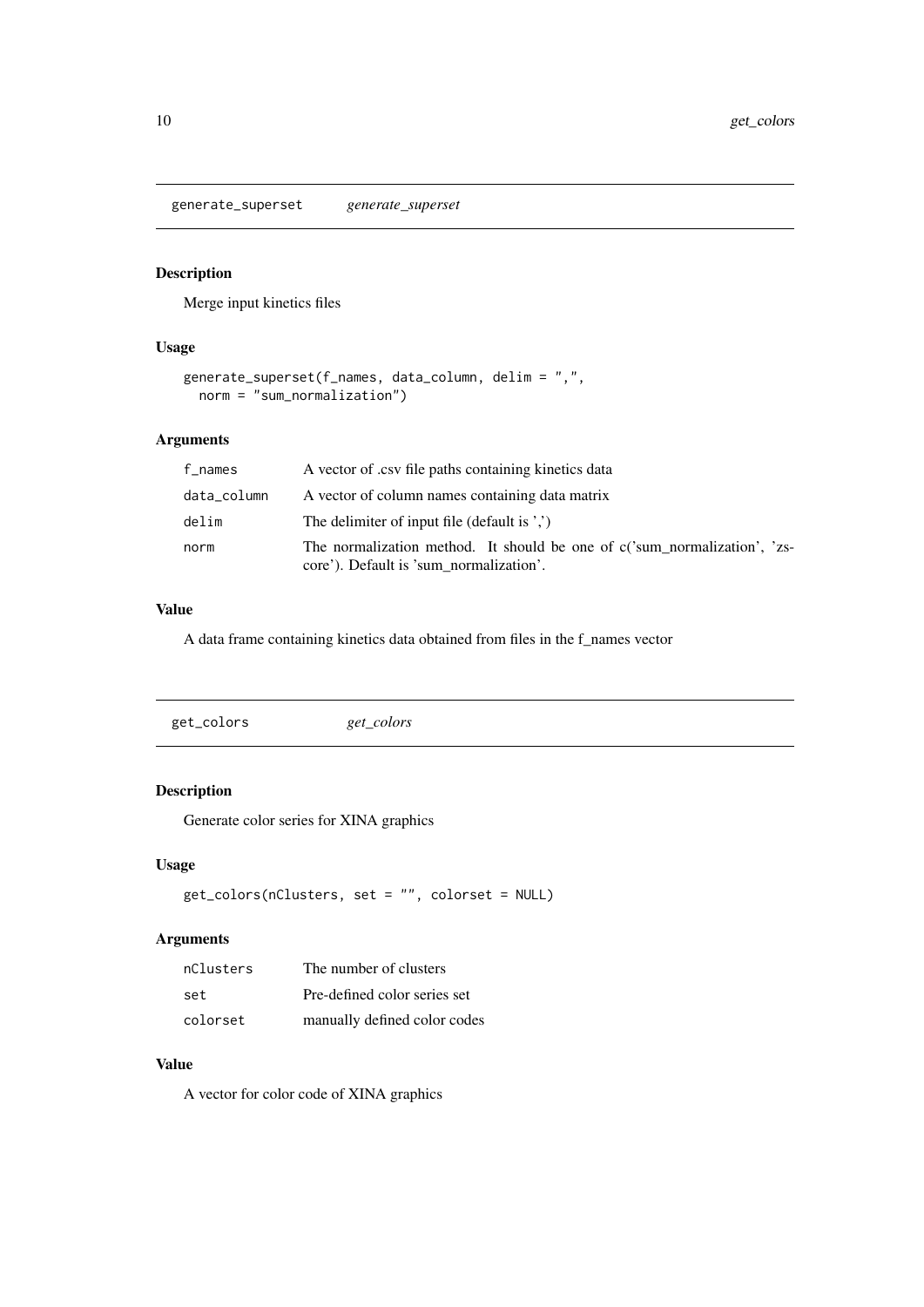<span id="page-10-0"></span>get\_color\_for\_nodes *get\_color\_for\_nodes*

# Description

Pre-defined 30 colors

# Usage

```
get_color_for_nodes()
```
# Value

A vector for color code of XINA graphics

get\_comigrations\_by\_name

*get\_comigrations\_by\_name*

#### Description

'get\_comigrations\_by\_name' finds proteins comigrated with the given proteins

# Usage

```
get_comigrations_by_name(clustering_result, selected_conditions,
  protein_list, cex = 0.7, alpha = 0.3)
```
# Arguments

| clustering_result   |                                                                                                                           |
|---------------------|---------------------------------------------------------------------------------------------------------------------------|
|                     | A list containing XINA clustering results. See xina_clustering                                                            |
| selected_conditions |                                                                                                                           |
|                     | A vector of condition names used in XINA clustering results. The number of<br>selected conditions should be at least two. |
| protein_list        | A vector containing gene names.                                                                                           |
| cex                 | Size of cluster number on block axis. Default if 0.7. See alluvial                                                        |
| alpha               | Transparency of alluvia colors. Default is 0.3. See alluvial                                                              |

# Value

An alluvial plot displaying comigrations and the data frame containing comigrations of the input proteins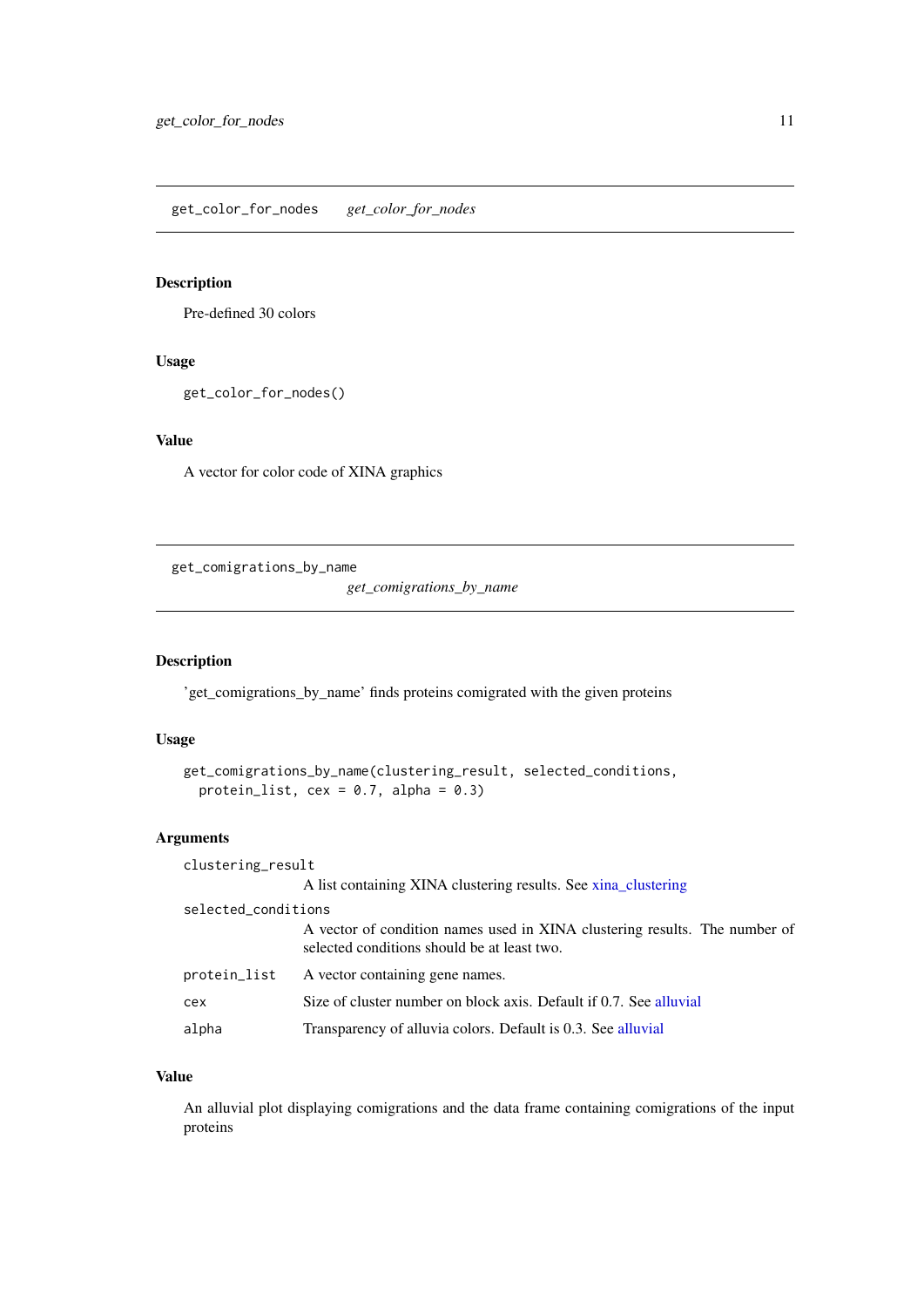# Examples

```
# load XINA example data
data(xina_example)
# the clustering result table
all_proteins <- as.character(example_clusters$aligned$`Gene name`)
# get a vector of experimental conditions analyzed in the clustering results
classes <- as.vector(example_clusters$condition)
comigrated_prots_all <- get_comigrations_by_name(example_clusters, classes, all_proteins[1:3])
```
get\_condition\_biased\_comigrations *get\_condition\_biased\_comigrations*

# Description

get comigrations that at least one biased cluster is involved in. Biased clusters are defined by

#### Usage

```
get_condition_biased_comigrations(clustering_result, count_table = NULL,
 selected_conditions, condition_composition, threshold_percent = 50,
 color_for_null = "gray", color_for_highly_matched = "red4",
 cex = 0.7, alpha = 0.3)
```
#### Arguments

| clustering_result        |                                                                                                                           |  |
|--------------------------|---------------------------------------------------------------------------------------------------------------------------|--|
|                          | A list containing XINA clustering results. See xina_clustering                                                            |  |
| count_table              | A data frame generated by using count. If count table is NULL (by default),<br>XINA will consider all the comigrations.   |  |
| selected_conditions      |                                                                                                                           |  |
|                          | A vector of condition names used in XINA clustering results. The number of<br>selected conditions should be at least two. |  |
| condition_composition    |                                                                                                                           |  |
|                          | The resulting data frame of 'plot_condition_compositions'. See plot_condition_compositions.                               |  |
| threshold_percent        |                                                                                                                           |  |
|                          | Default is 50. The percentage threshold for finding condition-biased clusters                                             |  |
|                          | color_for_null A color for non-condition-biased comigrations. Default is 'gray'                                           |  |
| color_for_highly_matched |                                                                                                                           |  |
|                          | A color for comigrations that are involved with more than two condition-biased<br>clusters. Default is 'red4'             |  |
| cex                      | Size of cluster number on block axis. Default if 0.7. See alluvial.                                                       |  |
| alpha                    | Transparency of alluvia colors. Default is 0.3. See alluvial.                                                             |  |

<span id="page-11-0"></span>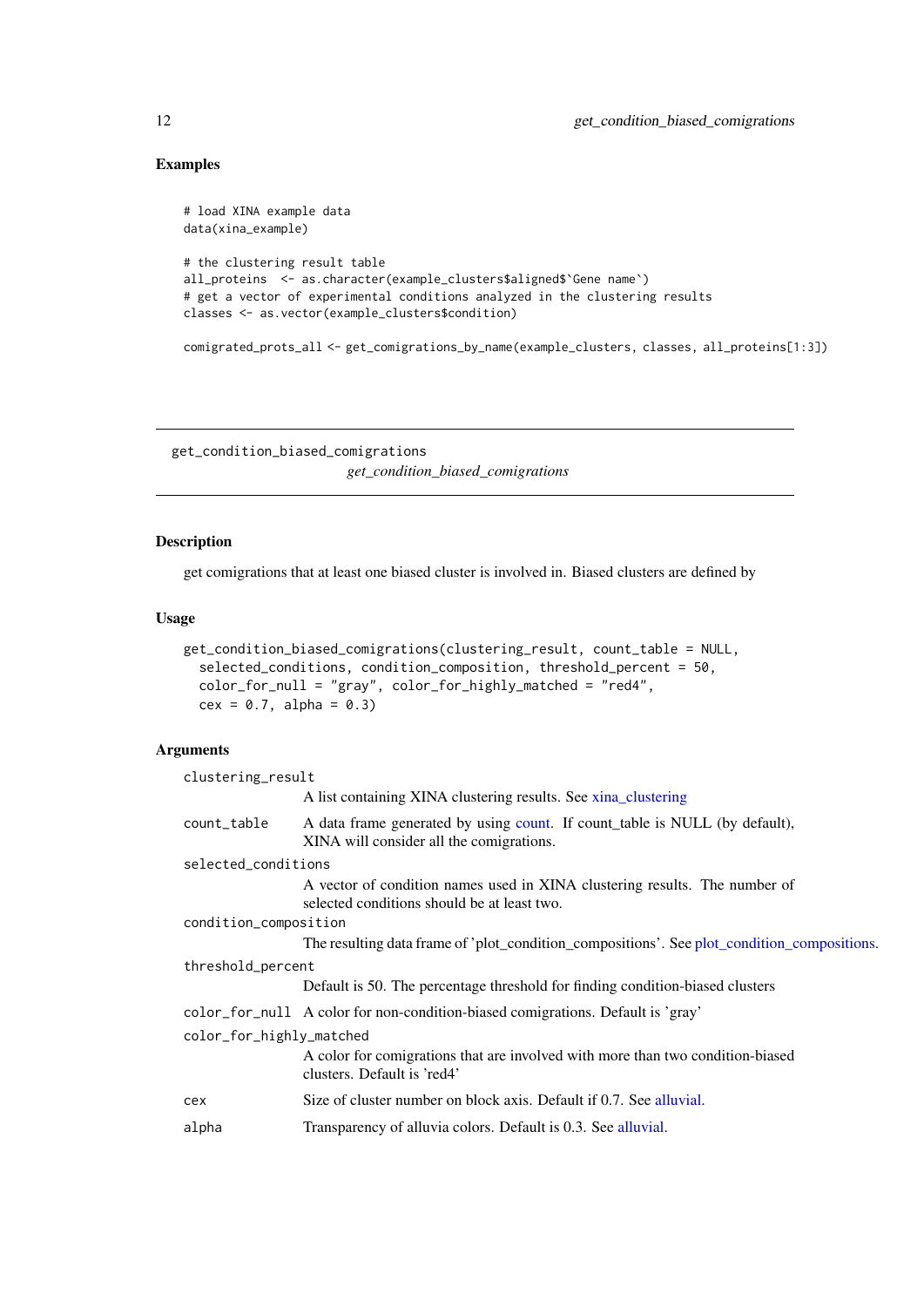#### <span id="page-12-0"></span>get\_layout 13

#### Value

An alluvial plot displaying comigrations and the data frame containing condition-biased comigrations.

#### Examples

```
# load XINA example data
data(xina_example)
# get a vector of experimental conditions analyzed in the clustering results
conditions <- as.vector(example_clusters$condition)
# get condition composition information
condition_composition <- plot_condition_compositions(example_clusters)
comigrations_size10 <- alluvial_enriched(example_clusters, conditions, comigration_size=10)
# Finding condition-biased comigrations by 50% threshold
condition_biased_comigrations <-
get_condition_biased_comigrations(clustering_result=example_clusters,
count_table=comigrations_size10, selected_conditions=conditions,
condition_composition=condition_composition)
# Finding condition-biased comigrations by 70% threshold
condition_biased_comigrations <-
get_condition_biased_comigrations(clustering_result=example_clusters,
count_table=comigrations_size10, selected_conditions=conditions,
condition_composition=condition_composition,
```
threshold\_percent=70)

get\_layout *get\_layout*

### Description

Get igraph layout by the number of nodes

# Usage

```
get_layout(subnet_condition)
```
# Arguments

subnet\_condition

A igraph sub-network

# Value

igraph network layout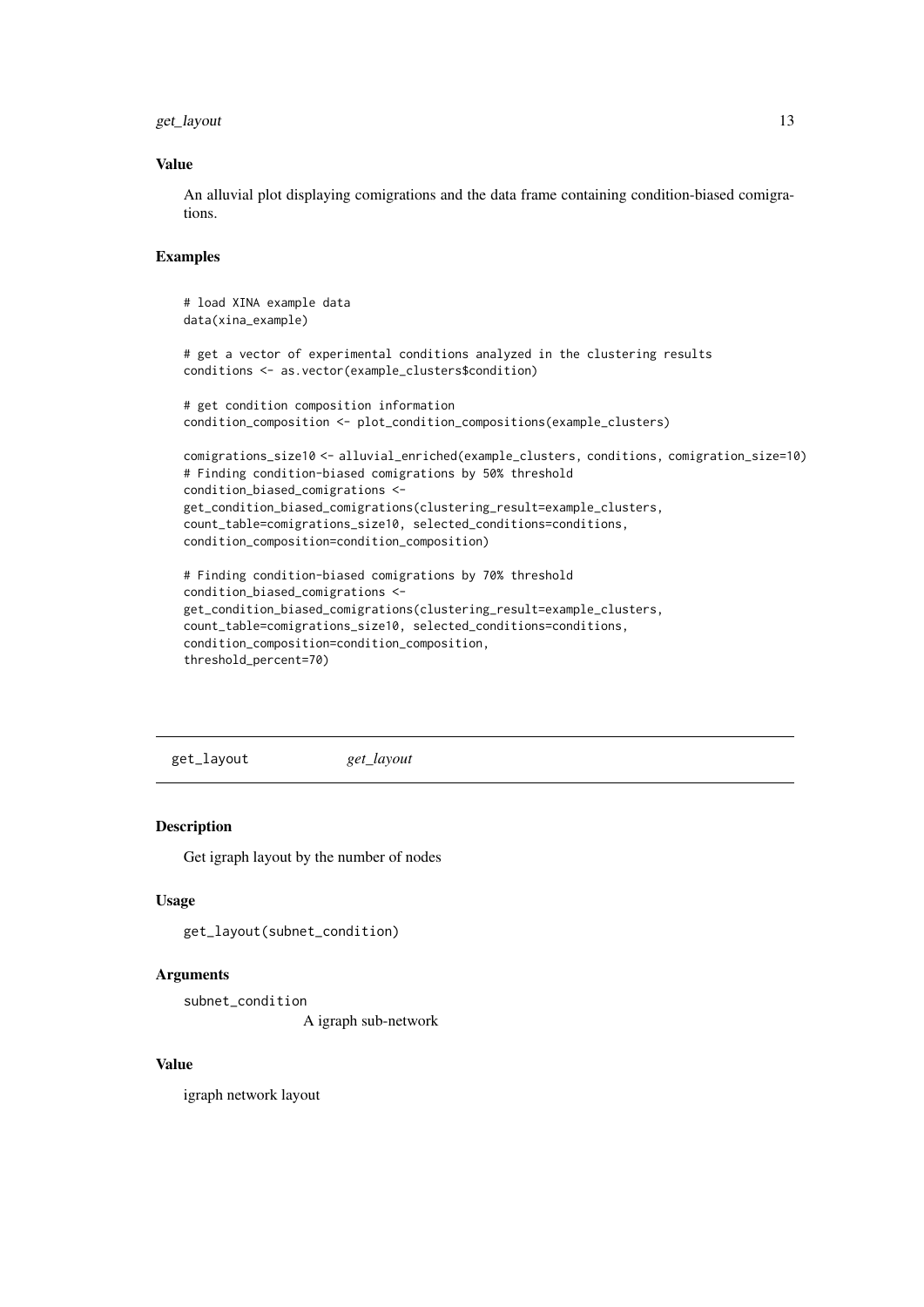<span id="page-13-0"></span>get\_mTOR\_proteins *get\_mTOR\_proteins*

# Description

Get mTOR pathway genes

# Usage

```
get_mTOR_proteins(time_points, conditions)
```
# Arguments

| time_points | A vector containing time points of the data matrix                         |
|-------------|----------------------------------------------------------------------------|
| conditions  | A vector containing condition information, for example normal, disease and |
|             | drug treated disase.                                                       |

#### Value

A vector containing mTOR pathway gene names

get\_random\_data *get\_random\_data*

# Description

Get randomized time-series data

# Usage

```
get_random_data(time_points, conditions, num_total, percent.sign = 0.1,
 equal = TRUE)
```
# Arguments

| time_points  | A vector containing time points of the data matrix                                                                                                                                                                                                                                                                                                                        |
|--------------|---------------------------------------------------------------------------------------------------------------------------------------------------------------------------------------------------------------------------------------------------------------------------------------------------------------------------------------------------------------------------|
| conditions   | A vector containing condition information, for example normal, disease and<br>drug treated disase.                                                                                                                                                                                                                                                                        |
| num_total    | The number of total proteins to be generated                                                                                                                                                                                                                                                                                                                              |
| percent.sign | Percentage of differentially expressed proteins. Ignored when equal=FALSE.                                                                                                                                                                                                                                                                                                |
| equal        | If equal is TRUE, all the conditions will have numbers between 0 and 1. If it is<br>FALSE, the first three conditions will have different ranges. First condition will<br>have numbers from 0.3 to 0.4. Second condition will have numbers from 0.6 to<br>0.8. Third condition will have numbers from 0.3 to 0.5. Other conditions will<br>have numbers from $0$ to $1$ . |

# Value

A list containing ramdomly generated data matrix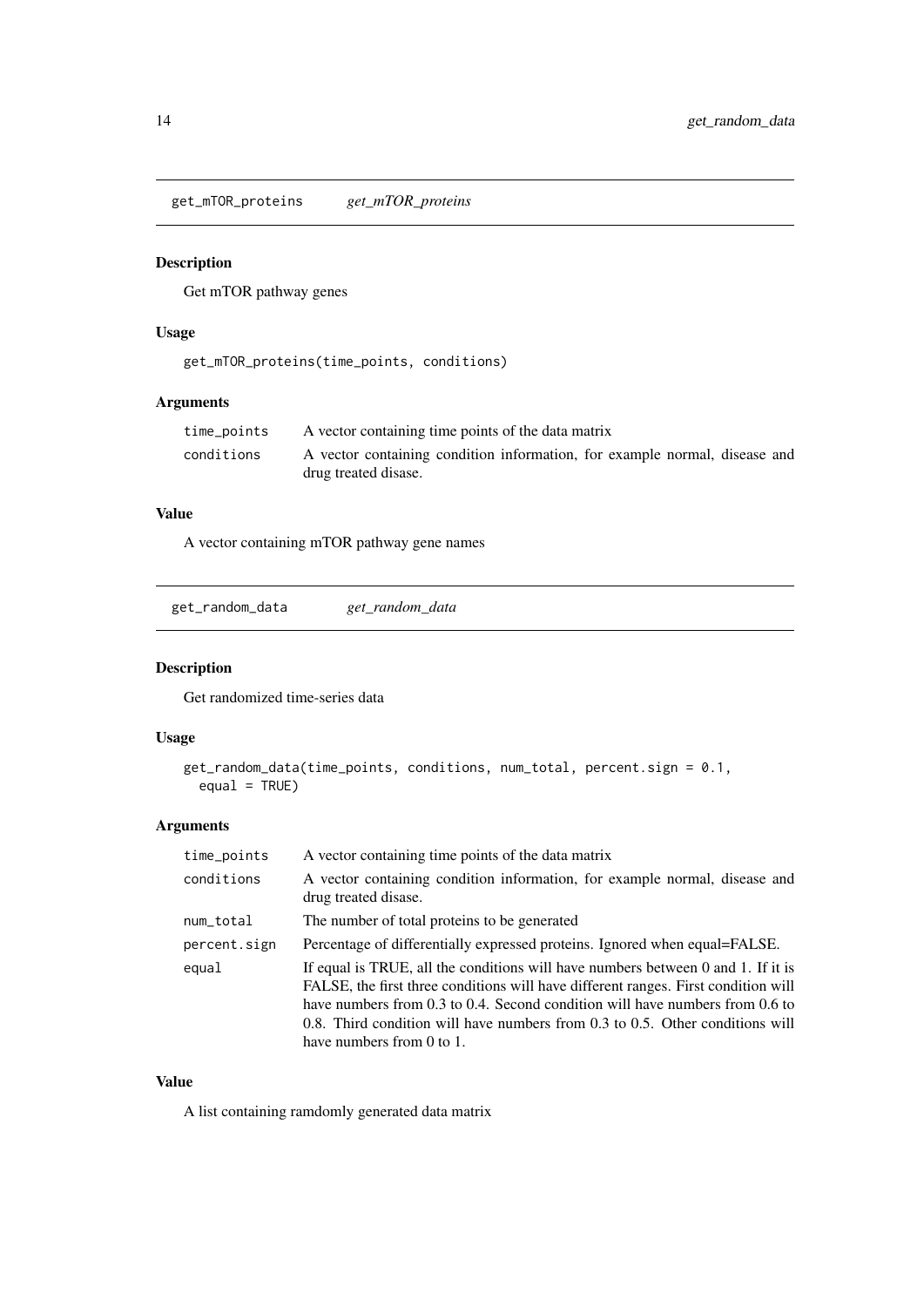<span id="page-14-0"></span>

# Description

Calculate statistics of the given data for XINA network analysis

#### Usage

get\_stats(centrality\_results, na.rm = FALSE)

# Arguments

centrality\_results Network centrality score data frame calculated by XINA network module na.rm If it is FALSE, no exclusion of NA values.

#### Value

A data frame containing statistics of XINA network centrality scores

get\_theme\_blank *get\_theme\_blank*

# Description

Predefined ggplot theme for removing ticks, titles and labels of X and Y axis

# Usage

get\_theme\_blank()

# Value

A ggplot theme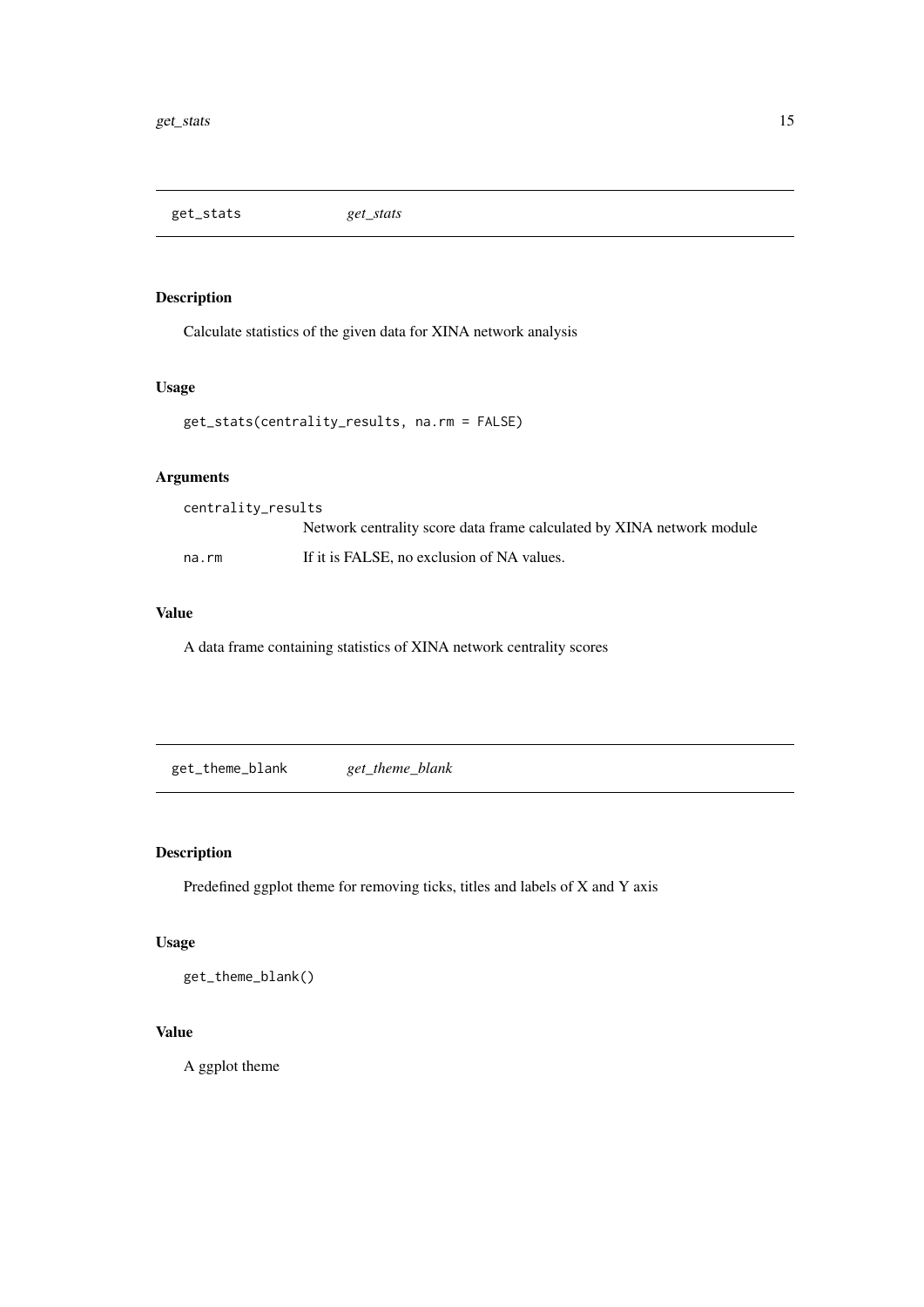<span id="page-15-0"></span>get\_unknown\_ppi\_nodes *get\_unknown\_ppi\_nodes*

#### Description

Get proteins with no known interactions within the cluster based on the used protein-protein interaction database source

# Usage

```
get_unknown_ppi_nodes(xina_result, cl)
```
#### Arguments

| xina_result | A list containing XINA network analysis results. See xina_analysis    |
|-------------|-----------------------------------------------------------------------|
| cl          | the clustering number of XINA clustering results. See xina_clustering |

# Value

A data frame containing proteins with no known interactions within the cluster based on the used protein-protein interaction database source

#### Examples

```
# load XINA example data
data(xina_example)
# load the previously processed XINA analysis results
# if you want to learn how to run 'xina_analysis', please see \link[XINA]{xina_analysis}
data(xina_result_example)
# Extract unknown PPI nodes in the cluster #1
```

```
get_unknown_ppi_nodes(xina_result_example, 1)
```
gn *A character vector containing 19,396 human genes This is for the randome data generation of XINA*

# Description

• Characters of human genes

# Format

A character vector containing 19,396 human genes

#### Source

<https://www.ncbi.nlm.nih.gov/gene>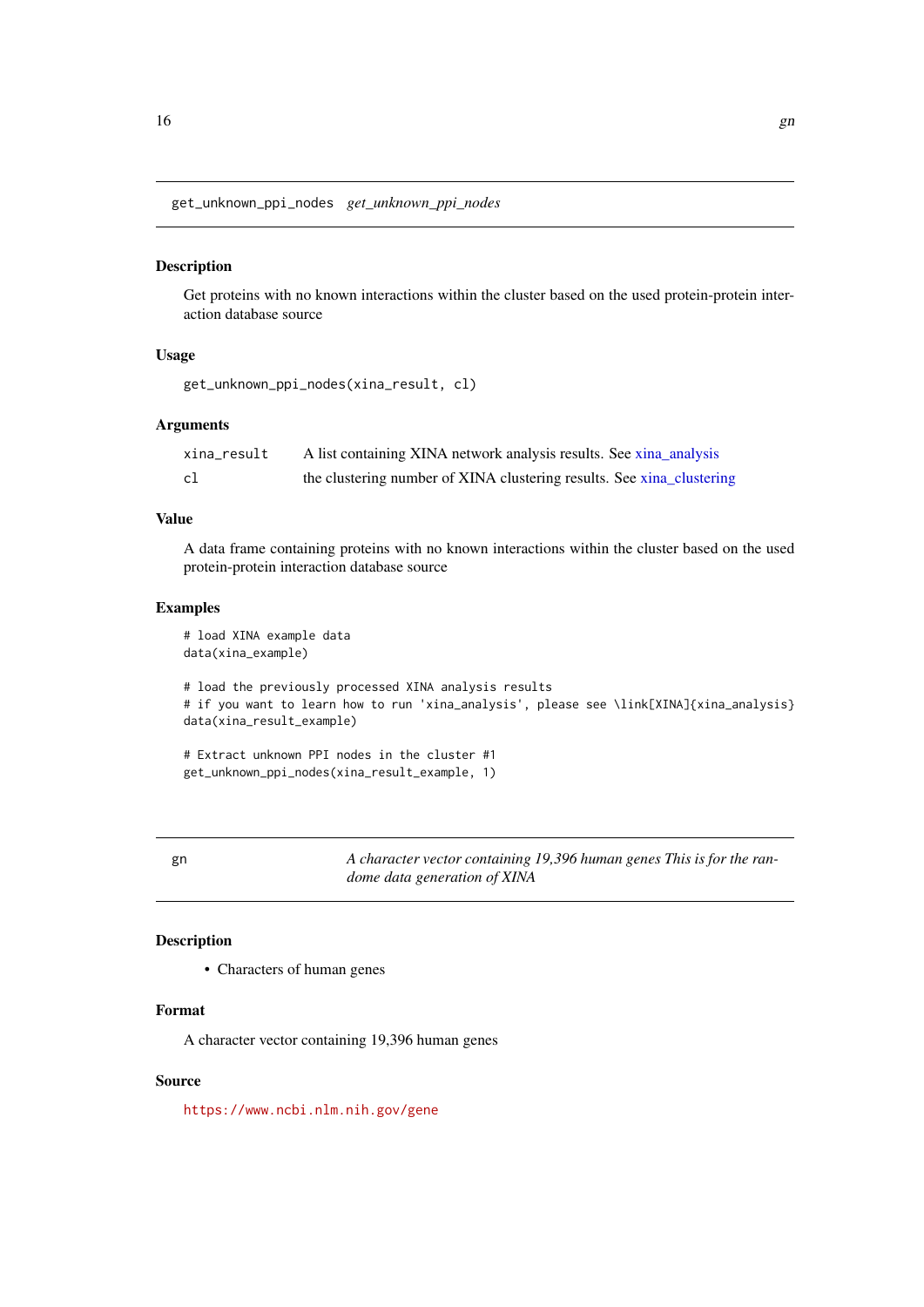<span id="page-16-0"></span>

# Description

• Human gene description corresponding to 'gn' vector

# Format

A character vector containing 19,396 human gene descriptions

# Source

<https://www.ncbi.nlm.nih.gov/gene>

| hprd_ppi | Protein-protein interaction resource downloaded from HPRD DB A |
|----------|----------------------------------------------------------------|
|          | data frame containing HRPD protein-protein interaction data    |

#### Description

- gene symbol 1. Gene name interacting with gene name in 'gene symbol 2'
- gene\_symbol\_2. Gene name interacting with gene name in 'gene\_symbol\_1'
- Experiment\_type. Experimental or computational methods supporting the interaction

### Format

A data frame containing HRPD protein-protein interaction data

# Source

<http://www.hprd.org/>

length2 *length2*

# Description

Customized function for vector length calculation

# Usage

length2(x, na.rm = FALSE)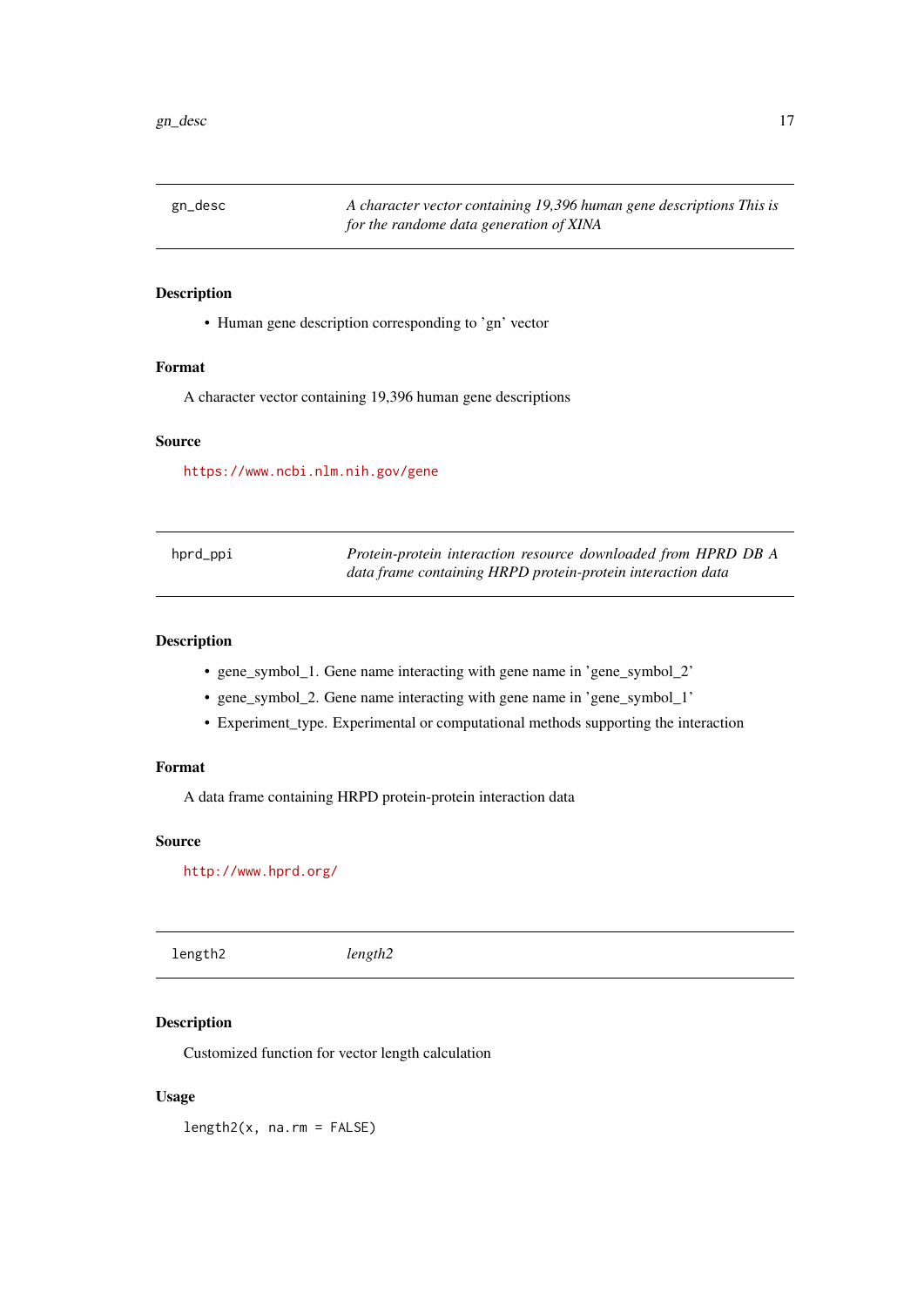#### Arguments

| X     | A vector                                   |
|-------|--------------------------------------------|
| na.rm | If it is FALSE, no exclusion of NA values. |

# Value

A vector length

load\_previous\_results *load\_previous\_results*

# Description

Get previous XINA clustering results to R space

# Usage

```
load_previous_results(clustering_dir = getwd(), data_column = NULL,
 fp_clusters = "xina_clusters.csv")
```
# Arguments

|             | clustering_dir The directory path of XINA clustering results |
|-------------|--------------------------------------------------------------|
| data column | A vector containing column names of data matrix              |
| fp_clusters | File path of XINA clustering results                         |

#### Value

Comma-separated file containing aligned XINA clustering results.

```
# Load XINA's example data
data(xina_example)
write.csv(example_clusters$aligned,"xina_clusters_aligned.csv")
write.csv(example_clusters$clusters,"xina_clusters.csv")
# Reload the clustering result
example_clusters_reloaded <- load_previous_results(".")
```
<span id="page-17-0"></span>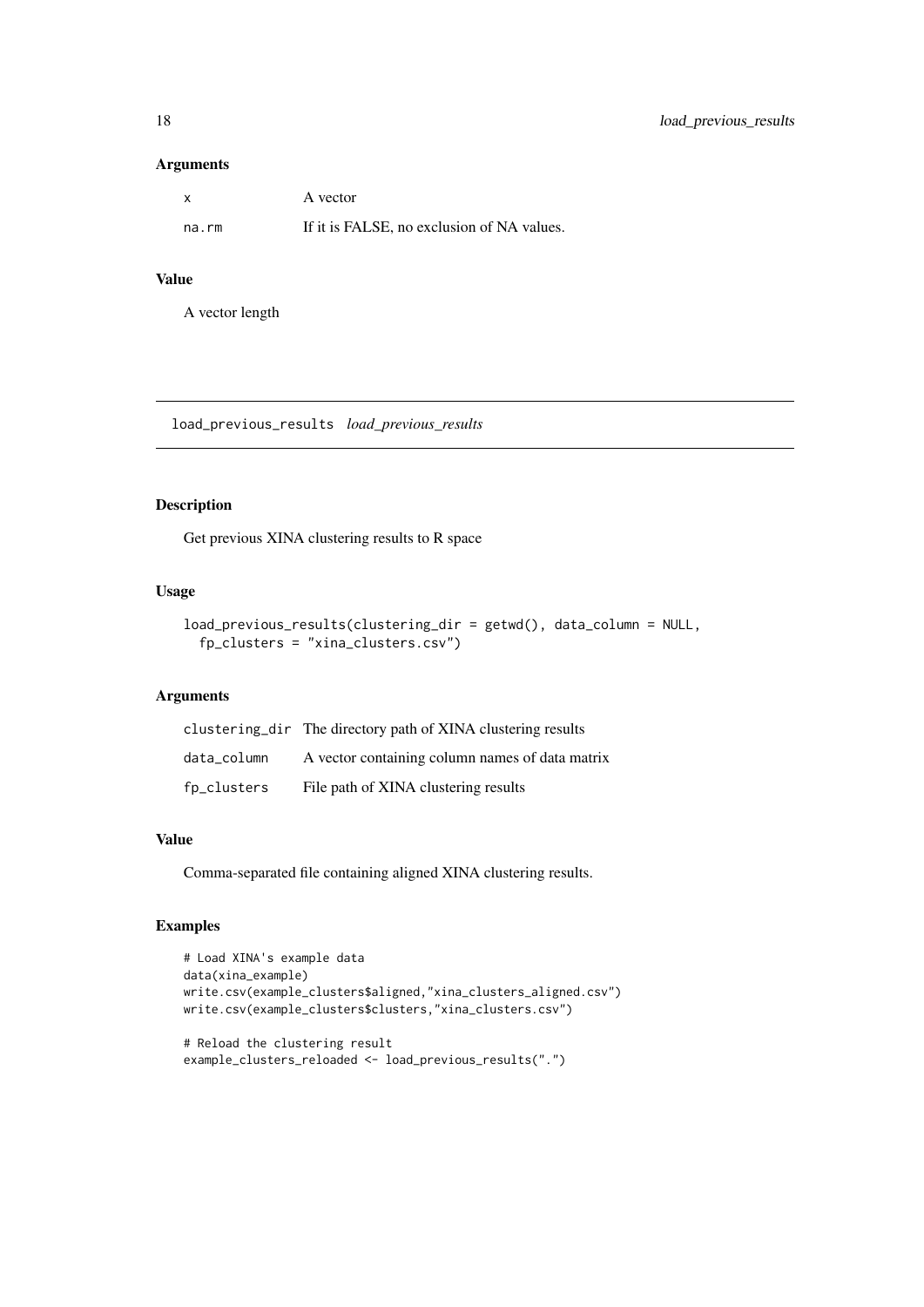<span id="page-18-0"></span>make\_random\_xina\_data *make\_random\_xina\_data*

#### Description

Generate random proteomics dataset for testing XINA 'make\_random\_xina\_data' will make random proteomics data for XINA test. The generated data will have three conditions and seven time points, c("0hr", "2hr", "6hr", "12hr", "24hr", "48hr", "72hr").

#### Usage

```
make_random_xina_data(n = 500, mtor = TRUE, time_points = c("0hr","2hr", "6hr", "12hr", "24hr", "48hr", "72hr"),
 conditions = c("Control", "Stimulus1", "Stimulus2"))
```
#### Arguments

| n           | The number of proteins for one condition. Default is 500.                                                                                                  |
|-------------|------------------------------------------------------------------------------------------------------------------------------------------------------------|
| mtor        | If it is TRUE (default), mTOR pathway genes will be significant. If it is FALSE,<br>randomly selected genes will be significant in first three conditions. |
| time_points | A vector containing time points of the data matrix                                                                                                         |
| conditions  | A vector containing condition information, for example normal, disease and<br>drug treated disase.                                                         |

#### Value

Three comma-separated files containing time-series data for XINA

```
make_random_xina_data()
g1 <- read.csv("Control.csv", check.names=FALSE,
stringsAsFactors = FALSE)
g2 <- read.csv("Stimulus1.csv", check.names=FALSE,
stringsAsFactors = FALSE)
g3 <- read.csv("Stimulus2.csv", check.names=FALSE,
stringsAsFactors = FALSE)
head(g1)
head(g2)
head(g3)
```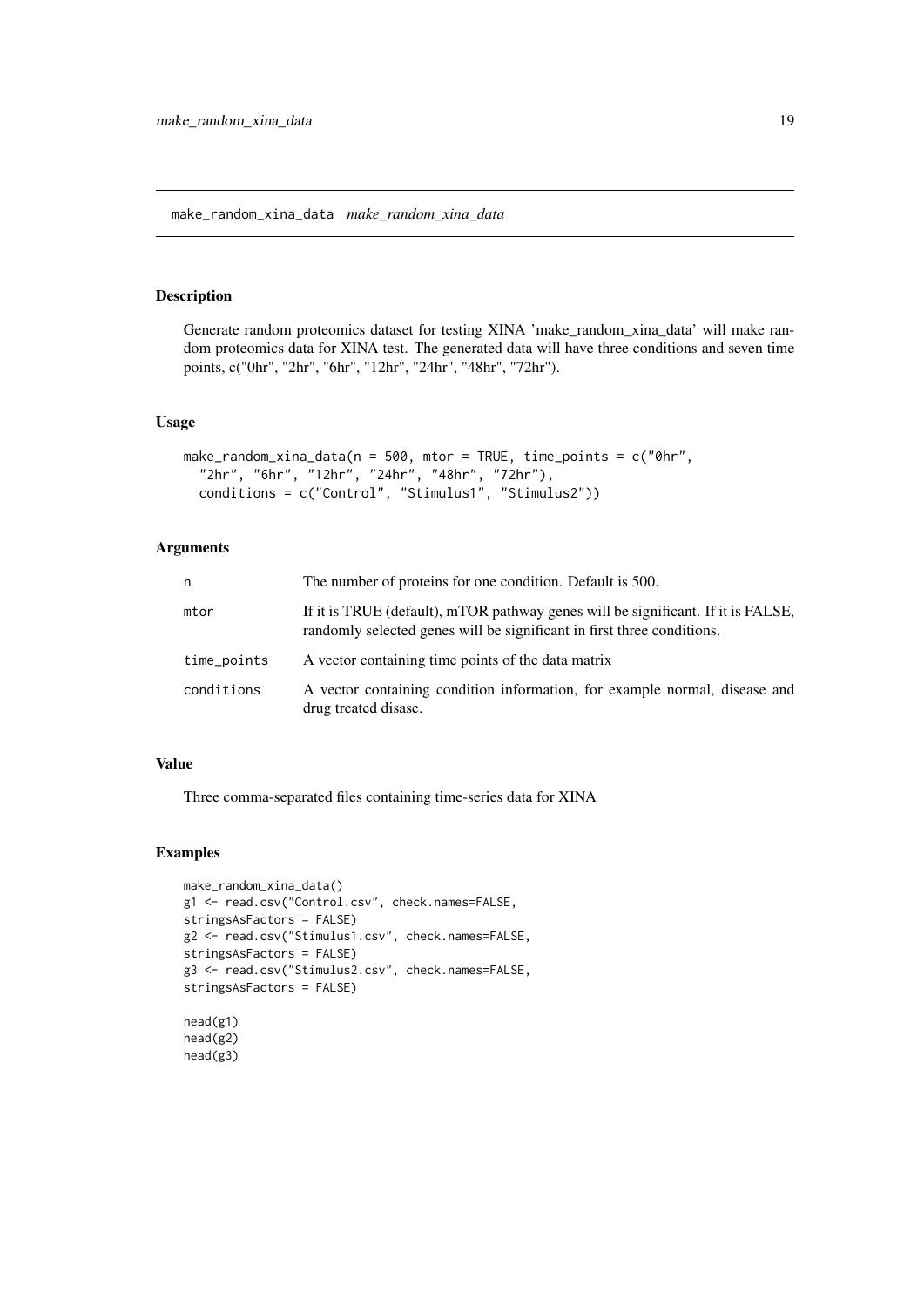<span id="page-19-0"></span>mutate\_colors *mutate\_colors*

#### Description

'mutate\_colors' generates new color scheme for XINA clustering plot based on condition composition results [\(plot\\_condition\\_compositions\)](#page-22-1). If any clusters have higher percentage than the 'threshold\_percent', XINA will assign new colors in accordance to 'color\_for\_condition'. If not, XINA will give 'gray' color or user-defined color via 'null\_color' parameter.

#### Usage

```
mutate_colors(condition_composition, color_for_condition,
 null_color = "gray", threshold_percent = 50)
```
# Arguments

| condition_composition |                                                                                                          |
|-----------------------|----------------------------------------------------------------------------------------------------------|
|                       | A data frame generated by plot_condition_compositions                                                    |
| color_for_condition   |                                                                                                          |
|                       | A vector like 'color_for_condition' of xina_clustering                                                   |
| null_color            | Default is 'gray'. This color is for clusters that are not biased to any of experi-<br>mental conditions |
| threshold_percent     |                                                                                                          |
|                       | Default is 50. The percentage threshold for giving new colors                                            |

#### Value

A data frame containing statistics of XINA network centrality scores

```
# load XINA example data
data(xina_example)
```

```
# Plot condition composition pie-chart with default option
condition_composition <- plot_condition_compositions(example_clusters)
example_clusters$color_for_clusters <- mutate_colors(condition_composition,
example_clusters$color_for_condition)
plot_clusters(example_clusters, xval=c(0,2,6,12,24,48,72), xylab=FALSE)
```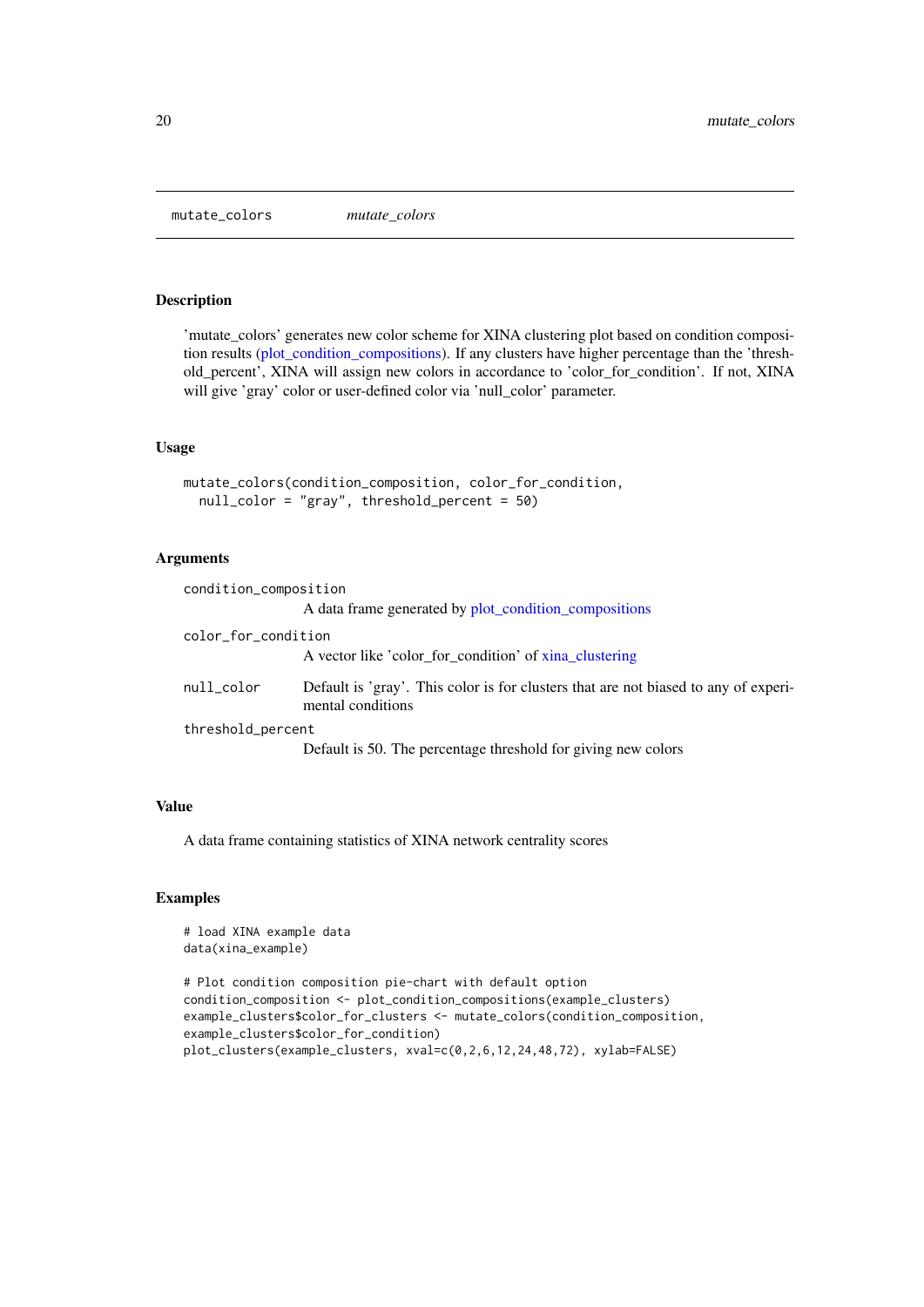<span id="page-20-0"></span>organize\_clusters *organize\_clusters*

#### Description

Organize XINA clustering information by gene name

# Usage

```
organize_clusters(clustering_dir = getwd(), super_ds, file_out = TRUE)
```
# Arguments

|          | clustering dir The directory path of XINA clustering results                                        |
|----------|-----------------------------------------------------------------------------------------------------|
| super_ds | XINA clusters                                                                                       |
| file_out | If it is TRUE, it writes the aligned clustering information to "xina clusters aligned.csv"<br>file. |

# Value

Comma-separated file containing aligned XINA clustering results.

plot\_clusters *plot\_clusters*

#### Description

Draw all the clustering results. 'plot\_clusters' draws two plots, scaled and unscaled line graphs. Scaled graphs have same y limits that are 0 to 1 by default, but can be changed via 'y\_lim' parameter.

#### Usage

```
plot_clusters(clustering_result, y_lim = NULL, xval = NULL,
 xylab = TRUE, ggplot_theme = NULL)
```
#### Arguments

| clustering_result |                                                                                                                                                                     |
|-------------------|---------------------------------------------------------------------------------------------------------------------------------------------------------------------|
|                   | A list containing XINA clustering results. See xina_clustering                                                                                                      |
| y_lim             | Y axis limit. If you set $y_l$ lim=c(0,1), 'plot_clusters' will plot line graphs scaled<br>from 0 to 1 in y-axis Default is NULL, which means unscaled line graphs. |
| xval              | Change X axis values and labels. Default is data column of the clustering result<br>list                                                                            |
| xylab             | If it is FALSE, x and y labels will be blank. If it is TRUE (defualt), x and y<br>labels will be shown.                                                             |
| ggplot_theme      | This is ggplot theme to modify XINA clustering plot.                                                                                                                |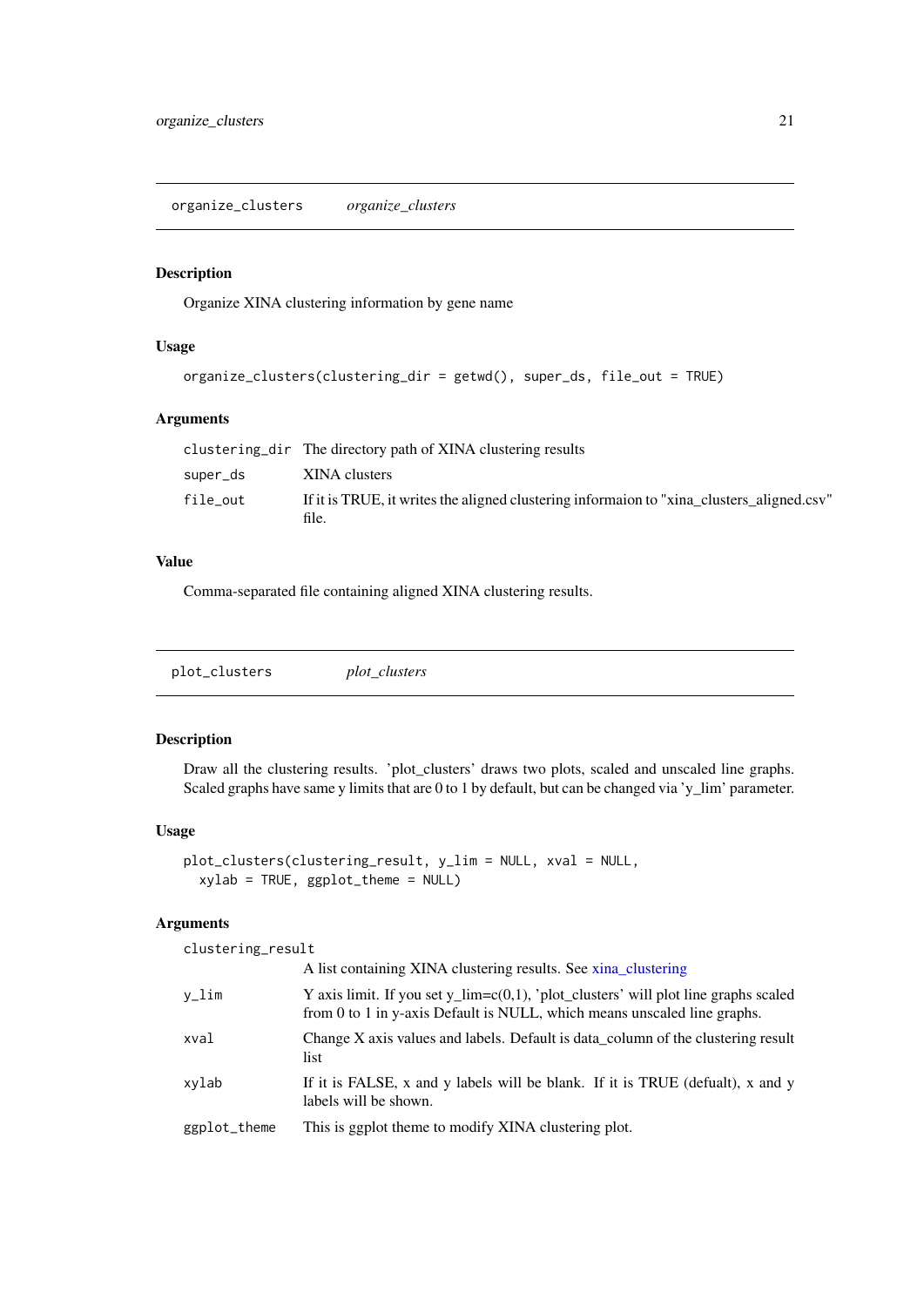# Value

Line graphs of all the clusters

#### Examples

```
library(ggplot2)
# load XINA example data
data(xina_example)
# Draw clustering plots
plot_clusters(example_clusters)
# Apply theme to the clustering plot
theme1 <- theme(title=element_text(size=8, face='bold'),
axis.text.x = element_text(size=7),
axis.text.y = element_blank(),axis.ticks.x = element_blank(),
axis.ticks.y = element_blank(),
axis.title.x = element_blank(),
axis.title.y = element\_blank())plot_clusters(example_clusters, ggplot_theme=theme1)
```
plot\_clusters\_all *plot\_clusters\_all*

# Description

Draw line graphs of all the proteins in the given dataset

#### Usage

```
plot_clusters_all(clustering_result, selected_condition = NULL)
```
#### Arguments

clustering\_result A list containing XINA clustering results. See [xina\\_clustering](#page-26-1) selected\_condition A condition name to draw the kinetics plot

# Value

a list containing clustering results and pdf file containing a BIC plot in current working directory.

```
# load XINA example data
data(xina_example)
# Plot kinetics of all the proteins in Control
```
<span id="page-21-0"></span>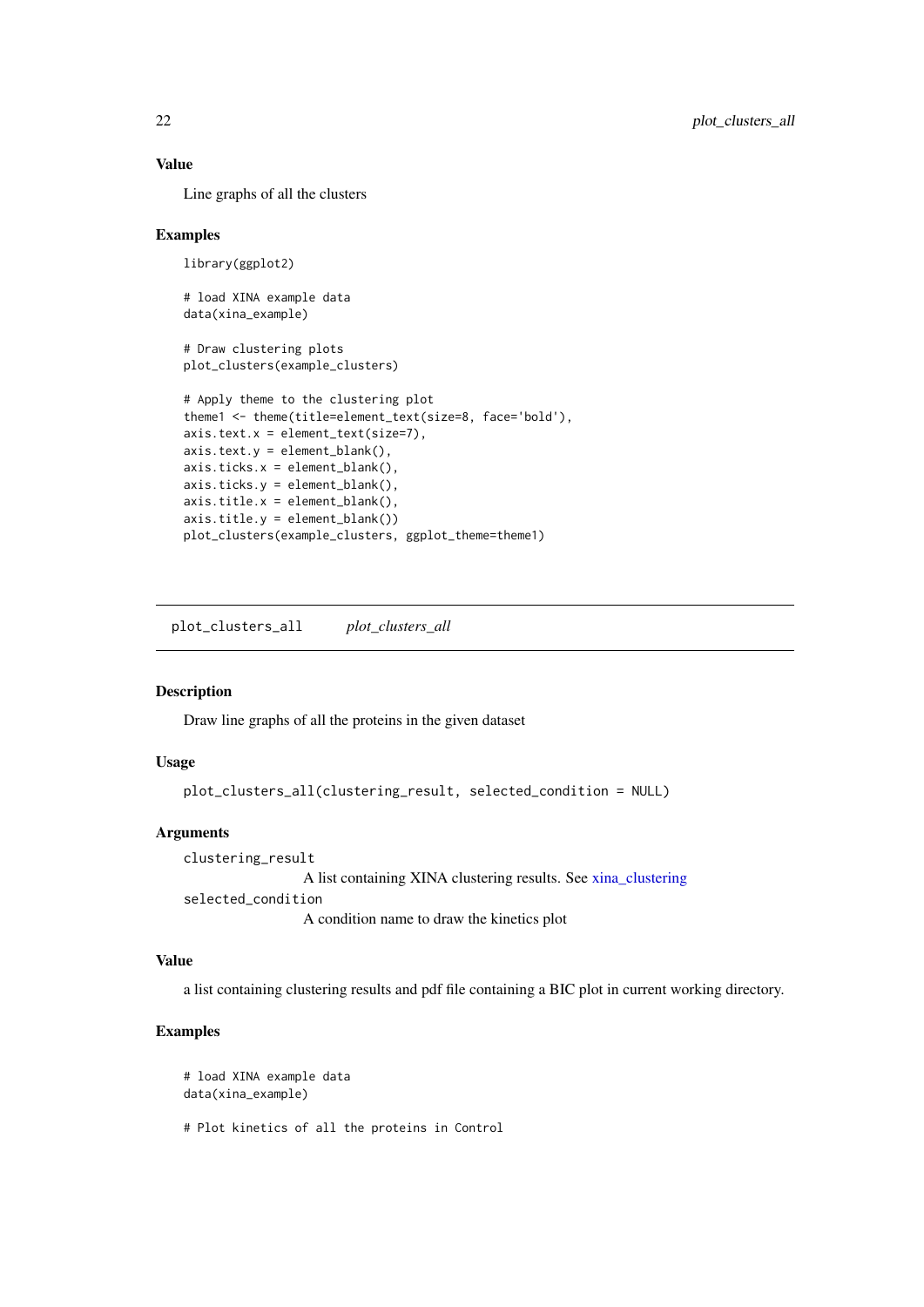#### <span id="page-22-0"></span>plot\_condition\_compositions 23

plot\_clusters\_all(example\_clusters, selected\_condition="Control")

```
# Plot kinetics of all the proteins in Stimulus1
plot_clusters_all(example_clusters, selected_condition="Stimulus1")
# Plot kinetics of all the proteins in Stimulus2
plot_clusters_all(example_clusters, selected_condition="Stimulus2")
# Plot kinetics of all the proteins in three data
plot clusters all(example clusters)
```
<span id="page-22-1"></span>plot\_condition\_compositions

*plot\_condition\_compositions*

#### Description

computes condition composition of the XINA clustering results and draws pie-charts.

#### Usage

```
plot_condition_compositions(clustering_result, bullseye = FALSE,
 ggplot_theme = NULL)
```
#### Arguments

| clustering_result |                                                                                         |
|-------------------|-----------------------------------------------------------------------------------------|
|                   | A list containing XINA clustering results. See xina clustering                          |
| bullseye          | If it is TRUE, draw bullseve plot instead of the pie-chart. Default is FALSE            |
| ggplot_theme      | This is ggplot theme to modify condition composition pie-chart and bulles eye<br>plots. |

### Value

A condition composition plot and a data frame containing condition compositions of the clusters

# Examples

```
# load XINA example data
data(xina_example)
```
# Plot condition composition pie-chart with default option plot\_condition\_compositions(example\_clusters)

```
# Make a new color code for conditions
condition_colors <- c("tomato","steelblue1","gold")
names(condition_colors) <- example_clusters$condition
example_clusters$color_for_condition <- condition_colors
```
# Draw condition composition pie-chart with the new color code plot\_condition\_compositions(example\_clusters)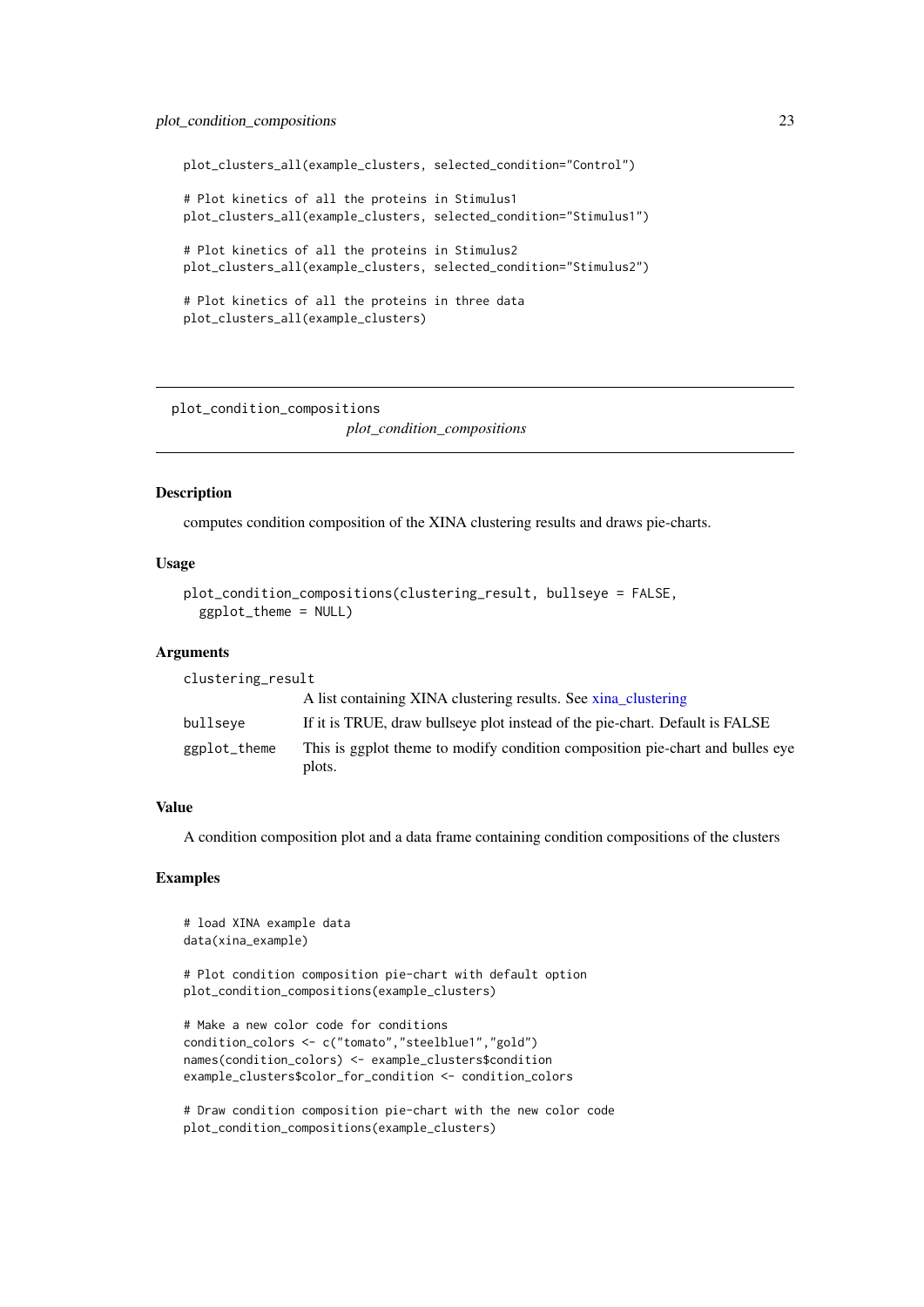```
# Draw condition composition bullseye plot
plot_condition_compositions(example_clusters, bullseye = TRUE)
```
plot\_enrichment\_results

*plot\_enrichment\_results*

#### Description

Plot GO and KEGG enrichment results

# Usage

```
plot_enrichment_results(enriched_results,
  term_description = "term_description", sig_score = "pvalue",
 num_terms = 0, get_log = TRUE)
```
# Arguments

| enriched_results |                                                                                                          |
|------------------|----------------------------------------------------------------------------------------------------------|
|                  | GO or KEGG enrichment results. See xina_enrichment and xina_enrichment                                   |
| term_description |                                                                                                          |
|                  | Description of terms to be drawn on Y axis. Default is "term_description" of<br>XINA enrichment results. |
| sig_score        | significant score to plot on X axis. Default is "pvalue".                                                |
| num_terms        | The number of terms to be plotted. Default is 0, which menas no limit.                                   |
| get_log          | If this is TRUE, 'plot_enrichment_results' will take -log10 of p-values.                                 |

# Value

ggplot bar graph

# Examples

```
## Not run:
library(STRINGdb)
```
# load XINA example data data(xina\_example)

```
# Get STRING database for protein-protein intereaction information
string_db <- STRINGdb$new( version="10", species=9606,
score_threshold=0, input_directory="" )
string_db
```

```
# XINA analysis with STRING DB
xina_result <- xina_analysis(example_clusters, string_db)
```

```
# Select proteins that showed cluster #1 in the Stimulus2 condition
subgroup <- subset(example_clusters$aligned, Stimulus2==1)
```
<span id="page-23-0"></span>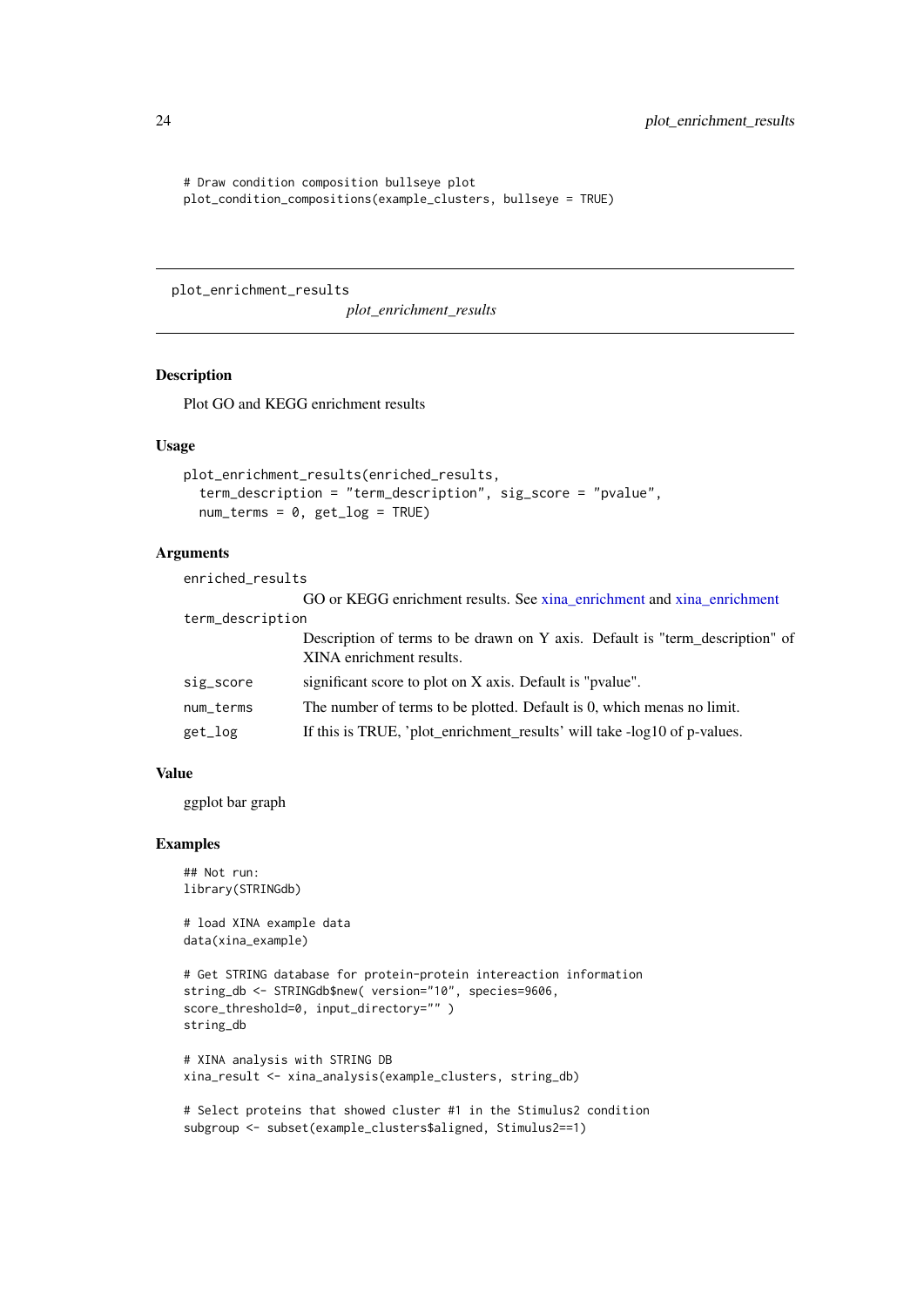#### <span id="page-24-0"></span>plot\_NA 25

protein\_list <- as.vector(subgroup\$`Gene name`) # Enrichment test and get significantly enriched functional terms # that have adjuseted p-value less than 0.1 kegg\_enriched <- xina\_enrichment(string\_db, protein\_list, enrichment\_type = "KEGG", pval\_threshold=0.1) plot\_enrichment\_results(kegg\_enriched\$KEGG, num\_terms=10)

## End(Not run)

plot\_NA *plot\_NA*

# Description

Draw NULL plot

#### Usage

plot\_NA()

# Value

a empty plot

rank\_centrality *rank\_centrality*

# Description

Give ranks based on network centrality scores

# Usage

```
rank_centrality(centrality_score, type, num_breaks = 5)
```
#### Arguments

centrality\_score

|            | Network centrality score matrix                      |
|------------|------------------------------------------------------|
| type       | Network centrality score type, such as 'Eigenvector' |
| num_breaks | The number of ranks                                  |

# Value

A vector containing ranks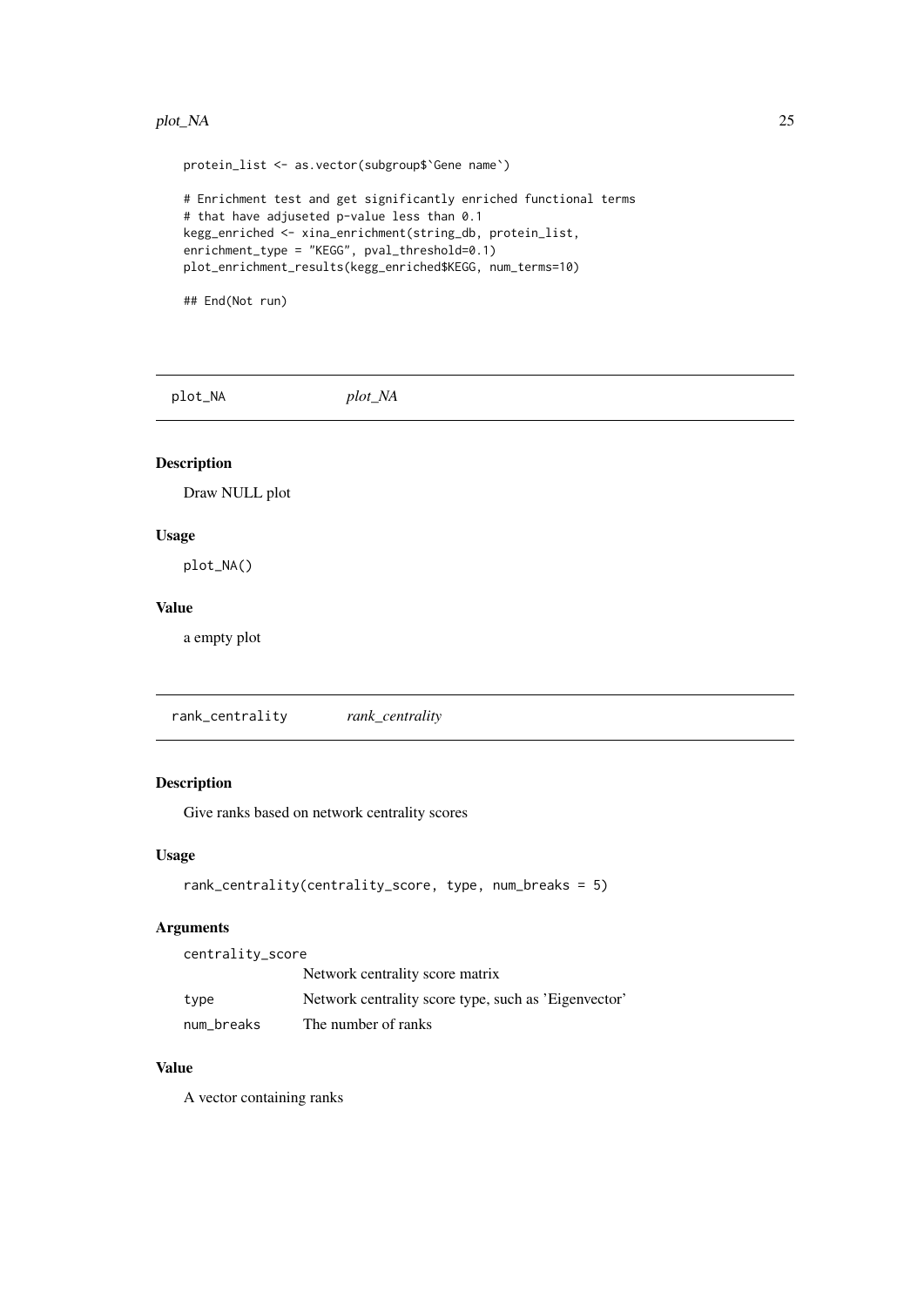<span id="page-25-0"></span>string\_example *Protein-protein interaction resource downloaded from STRING DB for XINA's example dataset A data frame containing protein-protein interactions*

#### Description

- gene\_symbol\_1. Gene name interacting with gene name in 'gene\_symbol\_2'
- gene\_symbol\_2. Gene name interacting with gene name in 'gene\_symbol\_1'
- PPI\_Source. Data original source

#### Format

A data frame containing STRING protein-protein interaction data

#### Source

<https://string-db.org/>

<span id="page-25-1"></span>xina\_analysis *xina\_analysis*

#### Description

xina\_analysis is to analyze protein-protein interaction(PPI) networks using STRINGdb and igraph R package. This module computes PPI networks within each XINA clusters.

### Usage

```
xina_analysis(clustering_result, ppi_db, is_stringdb = TRUE,
  flag_simplify = TRUE, node_shape = "sphere",
 num_clusters_in_row = 5, img_size = NULL, img_qual = 300)
```
#### Arguments

| clustering_result   |                                                                                                                                                                                                                              |  |
|---------------------|------------------------------------------------------------------------------------------------------------------------------------------------------------------------------------------------------------------------------|--|
|                     | A list containing XINA clustering results. See xina_clustering                                                                                                                                                               |  |
| ppi_db              | STRINGdb object                                                                                                                                                                                                              |  |
| is_stringdb         | If it is TRUE (default), XINA will process 'ppi_db' as STRINGdb, but it is<br>FALSE, XINA will accepts your 'ppi_db' as it is. You can make your own<br>igraph network using customized PPI information instead of STRINGdb. |  |
| flag_simplify       | If it is TRUE (default), XINA will exclude unconnected proteins                                                                                                                                                              |  |
| node_shape          | You can choose node shape. Default is "sphere". See shapes                                                                                                                                                                   |  |
| num_clusters_in_row |                                                                                                                                                                                                                              |  |
|                     | The number of clusters in a row on the XINA network plot. Default is 5.                                                                                                                                                      |  |
| img_size            | Set the image size. For width=1000 and height=1500, it is img_size= $c(1000, 1500)$ .                                                                                                                                        |  |
| img_qual            | Set the image resolution. Default is 300.                                                                                                                                                                                    |  |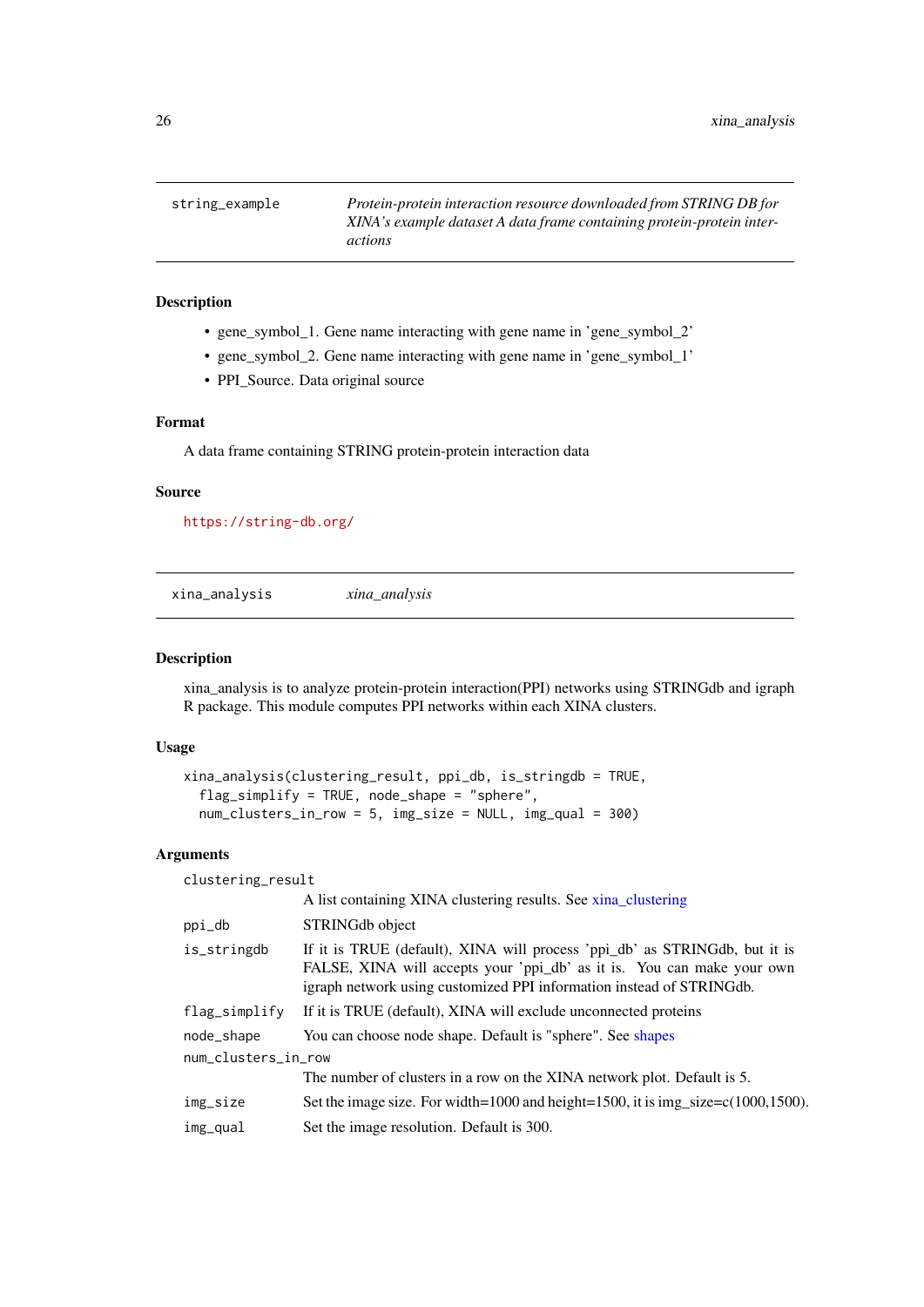#### <span id="page-26-0"></span>xina\_clustering 27

#### Value

A PNG file (XINA\_Cluster\_Networks.png) displaying PPI network plots of all the clusters and a list containing XINA network analysis results.

| <b>Item</b>   | <b>Description</b>                                           |
|---------------|--------------------------------------------------------------|
| All network   | PPI network of all the input proteins                        |
| Sub network   | A list containing PPI networks of each clusters              |
| Data          | XINA clustering results. See xina_clustering                 |
| Nodes         | A list of proteins in each cluster                           |
| Conditions    | A list of experimental condition of proteins in each cluster |
| <b>Titles</b> | A list of plot titles for XINA plotting                      |
| out dir       | A directory path storing XINA network analysis results       |
| is_stringdb   | False = different PPI DB and TRUE = STRING DB                |

# Examples

```
## Not run:
# load XINA example data
data(xina_example)
# use the following code for utilizing up-to-date STRING DB
tax_id \leq -9606 # for human
# tax_id <- 10090 # for mouse
library(STRINGdb)
library(igraph)
string_db <- STRINGdb$new( version='10', species=tax_id, score_threshold=0, input_directory='' )
string_db
xina_result <- xina_analysis(example_clusters, string_db, flag_simplify=FALSE)
# Run XINA with a protein-protein interaction edgelist
data(HPRD)
net_all <- simplify(graph_from_data_frame(d=hprd_ppi, directed=FALSE),
remove.multiple = FALSE, remove.loops = TRUE)
xina_result <- xina_analysis(example_clusters, net_all, is_stringdb=FALSE, flag_simplify=FALSE)
```
## End(Not run)

<span id="page-26-1"></span>xina\_clustering *xina\_clustering*

#### Description

Clustering multiplexed time-series omics data to find co-abundance profiles

# Usage

```
xina_clustering(f_names, data_column, out_dir = getwd(),
 nClusters = 20, norm = "sum_normalization", chosen_model = "")
```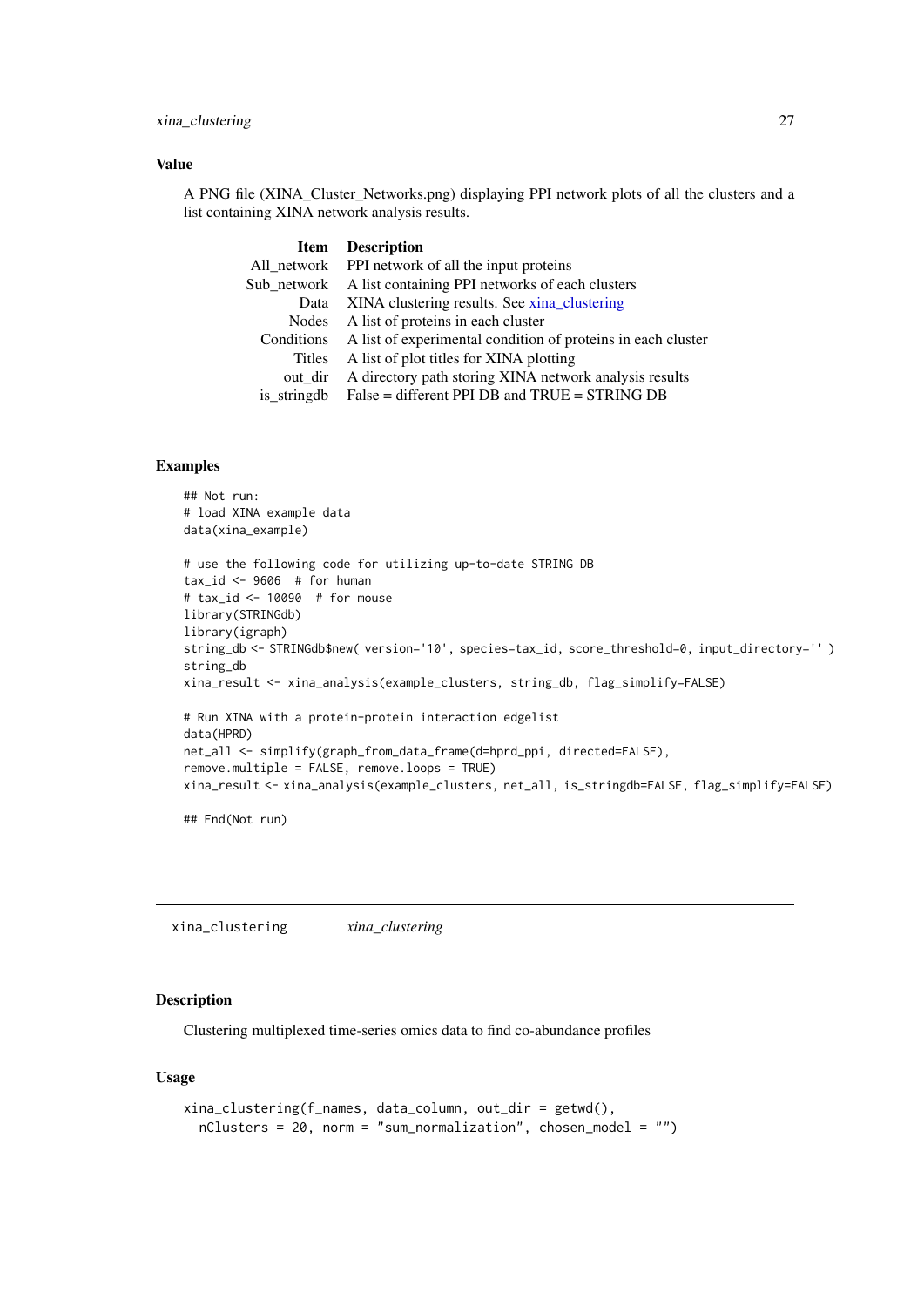# Arguments

| $f$ _names   | A vector containing input file (.csv) paths                                                                                                                                                                                                                             |
|--------------|-------------------------------------------------------------------------------------------------------------------------------------------------------------------------------------------------------------------------------------------------------------------------|
| data_column  | A vector containing column names (1st row of the input file) of data matrix                                                                                                                                                                                             |
| out_dir      | A directory path for saving clustering results. (default: out_dir=getwd())                                                                                                                                                                                              |
| nClusters    | The number of desired maximum clusters                                                                                                                                                                                                                                  |
| norm         | Default is "sum normalization". Sum-normalization is to divide the data ma-<br>trix by row sum. If you want to know more about sum-normalization, see<br>https://www.ncbi.nlm.nih.gov/pubmed/19861354. "zscore" is to calculate Z score<br>for each protein. See scale. |
| chosen_model | You can choose a specific model rather than testing all the models that are avail-<br>able in melust. melustModelNames If you want k-means clustering instead of<br>the model-based clustering, use "kmeans" here.                                                      |

#### Value

a plot containing a BIC plot in current working directory and a list containing below information:

| <b>Item</b>         | <b>Description</b>                                                                           |
|---------------------|----------------------------------------------------------------------------------------------|
| clusters            | XINA clustering results                                                                      |
| aligned             | XINA clustering results aligned by ID                                                        |
| data column         | Data matrix column names                                                                     |
| out dir             | The directory path containing XINA results                                                   |
| nClusters           | The number of clusters desired by user                                                       |
| max cluster         | The number of clusters optimized by BIC                                                      |
| chosen_model        | The used covariance model for model-based clustering                                         |
| optimal_BIC         | BIC of the optimized covariance model                                                        |
| condition           | Experimental conditions of the user input data                                               |
| color for condition | Colors assigned to each experimental conditions which is used for condition composition plot |
| color for clusters  | Colors assigned to each clusters which is used for XINA clustering plot                      |
| norm method         | Used normalization method                                                                    |

```
# Generate random multiplexed time-series data
random_data_info <- make_random_xina_data()
# Data files
data_files <- paste(random_data_info$conditions, ".csv", sep='')
# time points of the data matrix
data_column <- random_data_info$time_points
# mclust requires the fixed random seed to get reproduce the clustering results
set.seed(0)
# Run the model-based clustering to find co-abundance profiles
example_clusters <- xina_clustering(data_files, data_column=data_column,
nClusters=30)
```

```
# Run k-means clustering to find co-abundance profiles
example_clusters <- xina_clustering(data_files, data_column=data_column,
```
<span id="page-27-0"></span>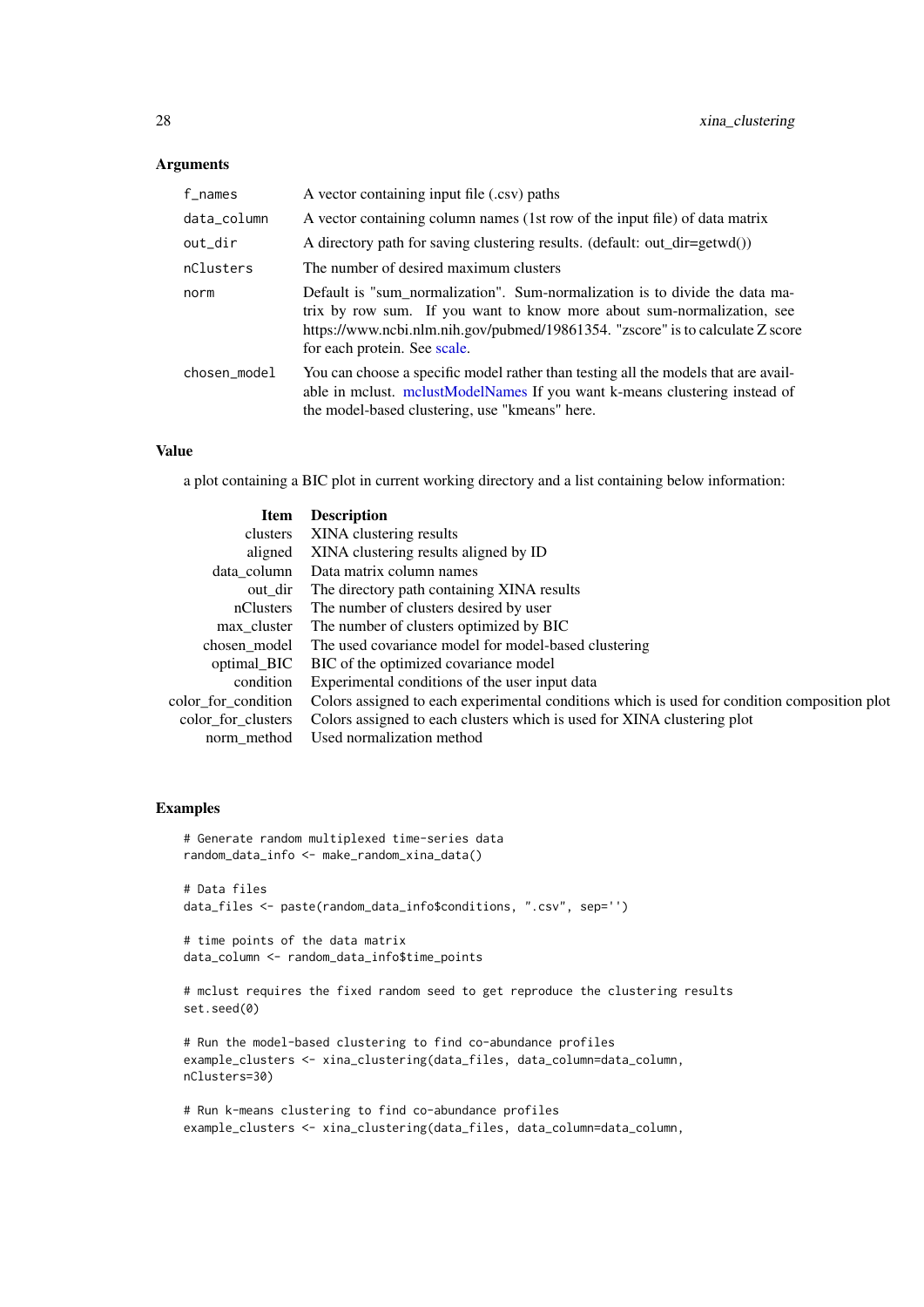```
nClusters=30,
chosen_model="kmeans")
```
<span id="page-28-1"></span>xina\_enrichment *xina\_enrichment*

#### Description

xina\_enrichment conducts functional enrichment tests using gene ontology or KEGG pathway terms for a given protein list

#### Usage

```
xina_enrichment(string_db, protein_list, enrichment_type = "GO",
 pval_threshold = 0.05, methodMT = "fdr")
```
#### Arguments

| string_db       | STRINGdb object                                                                                         |  |
|-----------------|---------------------------------------------------------------------------------------------------------|--|
| protein_list    | A vector of gene names to draw protein-protein interaction network.                                     |  |
| enrichment_type |                                                                                                         |  |
|                 | A functional annotation for the enrichment test. 'enrichment_type' should be<br>one of 'GO' and 'KEGG', |  |
|                 | pval_threshold P-value threshold to get significantly enriched terms from the given proteins            |  |
| methodMT        | Method for p-value adjustment. See get_enrichment. Default is 'fdr'.                                    |  |

#### Value

A list of data frames containing enrichment results

#### Examples

```
## Not run:
library(STRINGdb)
library(Biobase)
```
# load XINA example data data(xina\_example)

```
# Get STRING database for protein-protein intereaction information
string_db <- STRINGdb$new( version="10", species=9606, score_threshold=0, input_directory="" )
string_db
```

```
# XINA analysis with STRING DB
xina_result <- xina_analysis(example_clusters, string_db)
```

```
# Select proteins that showed cluster #1 in the Stimulus2 condition
subgroup <- subset(example_clusters$aligned, Stimulus2==1)
protein_list <- as.vector(subgroup$`Gene name`)
```
# Enrichment test using KEGG pathway terms that have adjuseted p-value less than 0.1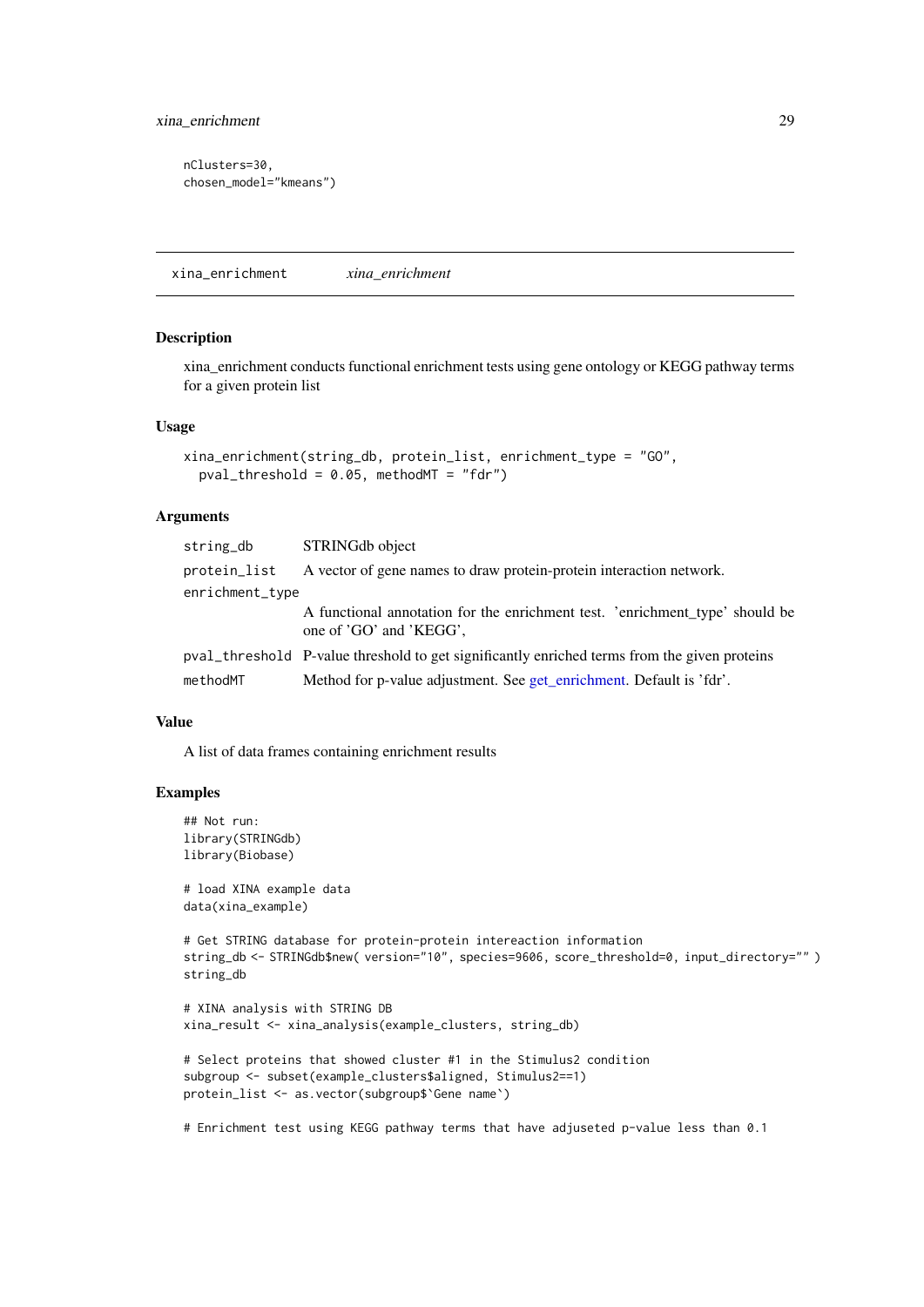```
kegg_enriched <- xina_enrichment(string_db, protein_list,
enrichment_type = "KEGG", pval_threshold=0.1)
plot_enrichment_results(kegg_enriched$KEGG, num_terms=10)
# Enrichment test using GO terms that have adjuseted p-value less than 0.1
go_enriched <- xina_enrichment(string_db, protein_list,
enrichment_type = "GO", pval_threshold=0.1)
plot_enrichment_results(go_enriched$Component, num_terms=10)
## End(Not run)
```
xina\_plot\_all *xina\_plot\_all*

#### Description

xina\_plot\_all is to draw protein-protein interaction network plots of all the clusters

#### Usage

```
xina_plot_all(xina_result, clustering_result, condition = "all",
 centrality_type = NULL, flag_simplify = TRUE, num_breaks = 5,
  layout_specified = "", vertex_label_flag = FALSE,
  vertex.label.color = "black", vertex.color = "", edge.color = NULL,
  vertex.label.dist = 0.6, vertex.label.cex = 0.8,
  edge.arrow.size = 0.4, vertex.size = 10, vertex.shape = "sphere",
  legend_location = "bottom", num_clusters_in_row = 5,
  flag_unknown_only = FALSE, img_size = NULL, img_qual = 300)
```
#### Arguments

| xina_result       | A list containing XINA network analysis results. See xina_analysis                                                                                                                                                    |
|-------------------|-----------------------------------------------------------------------------------------------------------------------------------------------------------------------------------------------------------------------|
| clustering_result |                                                                                                                                                                                                                       |
|                   | A list containing XINA clustering results. See xina_clustering                                                                                                                                                        |
| condition         | Default is 'all', which means use all the proteins to draw graphs. If you specify<br>the experimental condition name used for XINA clustering, xina_plot_all will<br>draw graphs using specific condition's proteins. |
| centrality_type   |                                                                                                                                                                                                                       |
|                   | 'centrality_type' should be one of c('Degree', 'Eigenvector', 'Hub', 'Author-<br>ity', 'Closeness', 'Betweenness')                                                                                                    |
|                   |                                                                                                                                                                                                                       |

| igraph function  |
|------------------|
| degree           |
| eigen_centrality |
| hub_score        |
| authority_score  |
| closeness        |
| betweenness      |
|                  |

<span id="page-29-0"></span>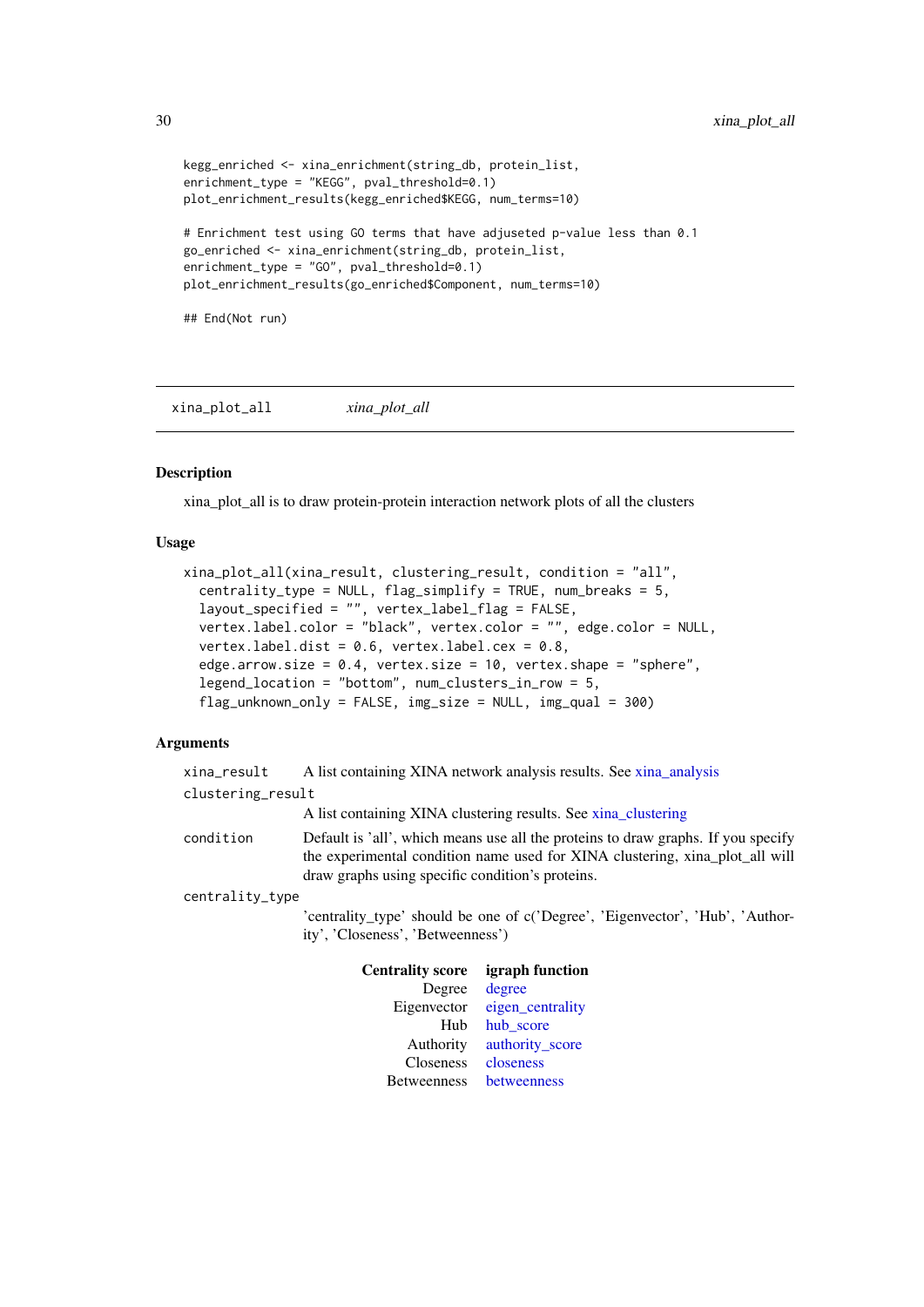<span id="page-30-0"></span>flag\_simplify If it is TRUE (default), XINA will exclude unconnected proteins

num\_breaks 'num\_breaks' is the number of ranks based on network centrality. Default is 5. layout\_specified

> This can change network layout. 'layout\_specified' should be one of c('sphere', 'star', 'gem', 'tree', 'circle', 'random', 'nicely'). XINA's layouts are based on igraph's layout. See [layout\\_](#page-0-0)

| Layout | igraph layout name |
|--------|--------------------|
| sphere | layout_on_sphere   |
| star   | layout_as_star     |
| gem    | layout_with_gem    |
| tree   | layout_as_tree     |
| circle | layout_in_circle   |
| random | layout_randomly    |
| nicely | layout_nicely      |
|        |                    |

Default is 'layout\_nicely' of igraph

|                   |                     | Default is tayout meety of igraph                                                                                                                                                                                                                                                              |
|-------------------|---------------------|------------------------------------------------------------------------------------------------------------------------------------------------------------------------------------------------------------------------------------------------------------------------------------------------|
| vertex_label_flag |                     |                                                                                                                                                                                                                                                                                                |
|                   |                     | If vertex_label_flag is TRUE (default), igraph network graphs will be labeled by<br>gene names If vertex_label_flag is FALSE, igraph network graphs will be drawn<br>without labels                                                                                                            |
|                   | vertex.label.color  |                                                                                                                                                                                                                                                                                                |
|                   |                     | Color of labels. Default is black                                                                                                                                                                                                                                                              |
|                   | vertex.color        | Color of nodes. Default is pink.                                                                                                                                                                                                                                                               |
|                   | edge.color          | Color of edges. Default is pink.                                                                                                                                                                                                                                                               |
|                   | vertex.label.dist   |                                                                                                                                                                                                                                                                                                |
|                   |                     | Distance between node and label. Default is 0.6                                                                                                                                                                                                                                                |
|                   | vertex.label.cex    |                                                                                                                                                                                                                                                                                                |
|                   |                     | Size of labels Default is 0.8                                                                                                                                                                                                                                                                  |
| edge.arrow.size   |                     |                                                                                                                                                                                                                                                                                                |
|                   |                     | Size of edges Default is 0.4                                                                                                                                                                                                                                                                   |
|                   | vertex.size         | Size of nodes Default is 10                                                                                                                                                                                                                                                                    |
|                   | vertex.shape        | You can choose node shape. Default is 'sphere'. See shapes                                                                                                                                                                                                                                     |
|                   | legend_location     |                                                                                                                                                                                                                                                                                                |
|                   |                     | If centrality_type is chosen, xina_plot_single add the color legend guiding rank<br>of nodes based on the centrality score. Default is 'bottomright', but you can<br>choose one of these 'bottomright', 'bottom', 'bottomleft', 'left', 'topleft', 'top',<br>'topright', 'right' and 'center'. |
|                   | num_clusters_in_row |                                                                                                                                                                                                                                                                                                |
|                   |                     | The number of clusters in a row on the XINA network plot. Default is 5.                                                                                                                                                                                                                        |
| flag_unknown_only |                     |                                                                                                                                                                                                                                                                                                |
|                   |                     | If this is TRUE, 'xina_plot_all' will plot proteins that do not have any protein-<br>protein interaction in the given database                                                                                                                                                                 |
|                   | img_size            | Set the image size. For width=1000 and height=1500, it is img_size=c(1000,1500).<br>Default is c(3000,3000)                                                                                                                                                                                    |
|                   | img_qual            | Set the image resolution. Default is 300.                                                                                                                                                                                                                                                      |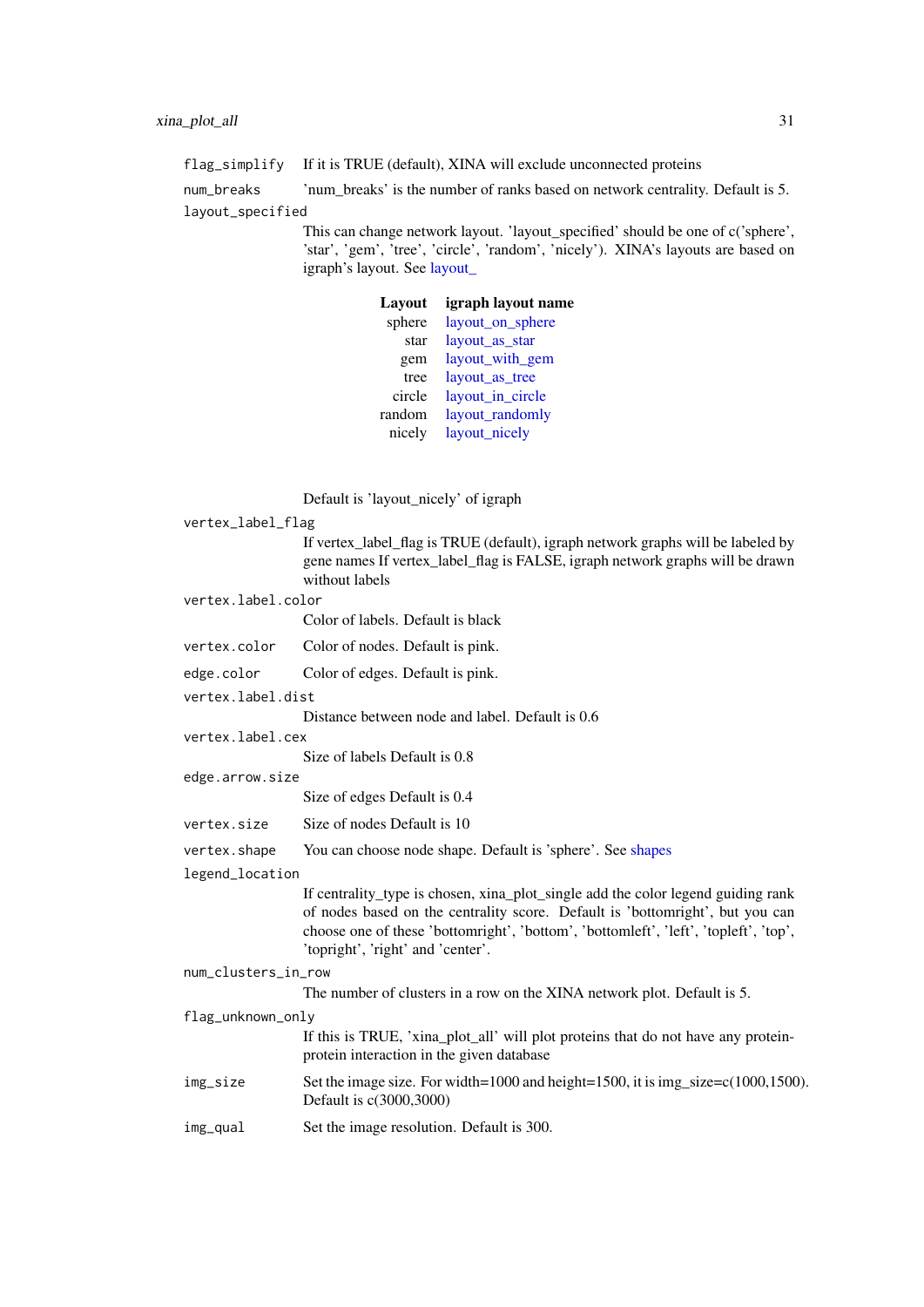#### Value

PNG images of PPI network plots of all the clusters

#### Examples

```
## the following code is to show how it works quickly
## load XINA example data
data(xina_example)
## load the previously processed XINA analysis results
# if you want to learn how to run 'xina_analysis', please see \link[XINA]{xina_analysis}
data(xina_result_example)
# XINA network plots
xina_plot_all(xina_result_example, example_clusters)
# XINA network plots for Control condition
xina_plot_all(xina_result_example, example_clusters, condition='Control')
```
xina\_plot\_bycluster *xina\_plot\_bycluster*

#### Description

xina\_plot\_bycluster is to draw protein-protein interaction network plots of each cluster

#### Usage

```
xina_plot_bycluster(xina_result, clustering_result, cl = NULL,
 condition = "all", flag_legend = TRUE, centrality_type = NULL,
  flag_simplify = TRUE, layout_specified = "",
 vertex_label_flag = TRUE, vertex.label.dist = 0.6,
 vertex.label.cex = 0.8, edge.arrow.size = 0.4, vertex.size = 10,
 vertex.shape = "sphere", vertex.color = "",
 edge.color = "darkgray", legend_location = "bottom",
  flag_unknown_only = FALSE)
```
#### Arguments

| xina_result       | A list containing XINA network analysis results. See xina_analysis                                                                             |  |
|-------------------|------------------------------------------------------------------------------------------------------------------------------------------------|--|
| clustering_result |                                                                                                                                                |  |
|                   | A list containing XINA clustering results. See xina_clustering                                                                                 |  |
| c1                | Cluster number in the XINA clustering results                                                                                                  |  |
| condition         | Default is 'all', which means use all the proteins to draw graphs. If you specify<br>the experimental condition name used for XINA clustering, |  |
| $flag\_legend$    | If it is TRUE, a legend will be printed out together.                                                                                          |  |
| centrality_type   |                                                                                                                                                |  |
|                   | 'centrality_type' should be one of c('Degree', 'Eigenvector', 'Hub', 'Author-                                                                  |  |
|                   | ity', 'Closeness', 'Betweenness')                                                                                                              |  |

<span id="page-31-0"></span>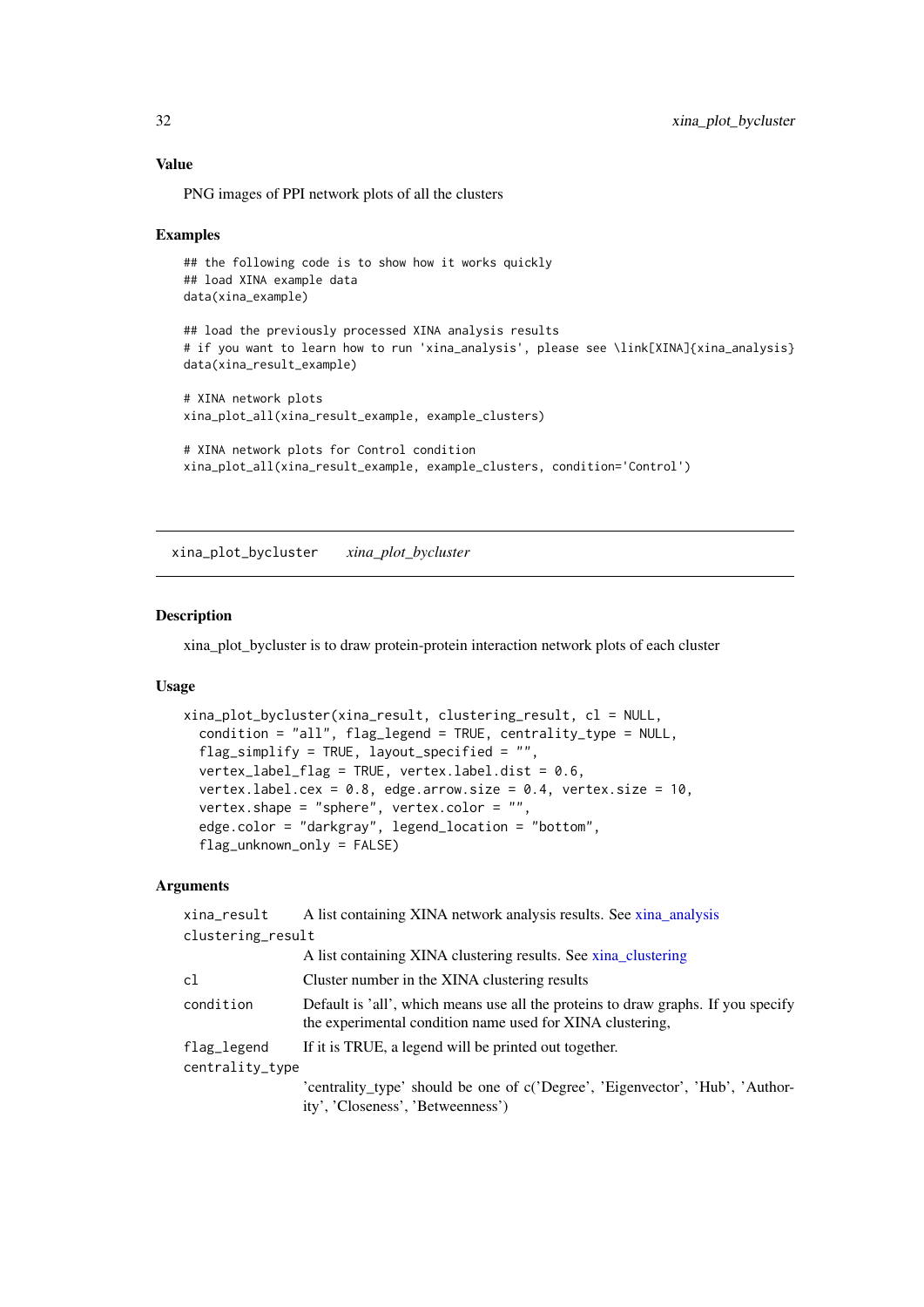<span id="page-32-0"></span>

| <b>Centrality score</b> | igraph function  |
|-------------------------|------------------|
| Degree                  | degree           |
| Eigenvector             | eigen_centrality |
| Hub                     | hub score        |
| Authority               | authority_score  |
| Closeness               | closeness        |
| <b>Betweenness</b>      | betweenness      |
|                         |                  |

flag\_simplify If it is TRUE (default), XINA will exclude unconnected proteins layout\_specified

> This can change network layout. 'layout\_specified' should be one of c('sphere', 'star', 'gem', 'tree', 'circle', 'random', 'nicely'). XINA's layouts are based on igraph's layout. See [layout\\_](#page-0-0)

| Layout | igraph layout name |
|--------|--------------------|
| sphere | layout_on_sphere   |
| star   | layout_as_star     |
| gem    | layout_with_gem    |
| tree   | layout as tree     |
| circle | layout_in_circle   |
| random | layout_randomly    |
| nicely | layout_nicely      |

Default is 'layout\_nicely' of igraph

vertex\_label\_flag

If vertex\_label\_flag is TRUE (default), igraph network graphs will be labeled by gene names If vertex\_label\_flag is FALSE, igraph network graphs will be drawn without labels

vertex.label.dist

Distance between node and label. Default is 0.6

vertex.label.cex

Size of labels Default is 0.8

edge.arrow.size

Size of edges Default is 0.4

vertex.size Size of nodes Default is 10

vertex.shape You can choose node shape. Default is 'sphere'. See [shapes](#page-0-0)

vertex.color Color of nodes. Default is pink.

edge.color Color of edges. Default is pink.

legend\_location

If centrality\_type is chosen, xina\_plot\_single add the color legend guiding rank of nodes based on the centrality score. Default is 'bottomright', but you can choose one of these 'bottomright', 'bottom', 'bottomleft', 'left', 'topleft', 'top', 'topright', 'right' and 'center'.

#### flag\_unknown\_only

If this is TRUE, 'xina\_plot\_bycluster' will plot proteins that do not have any protein-protein interaction in the given database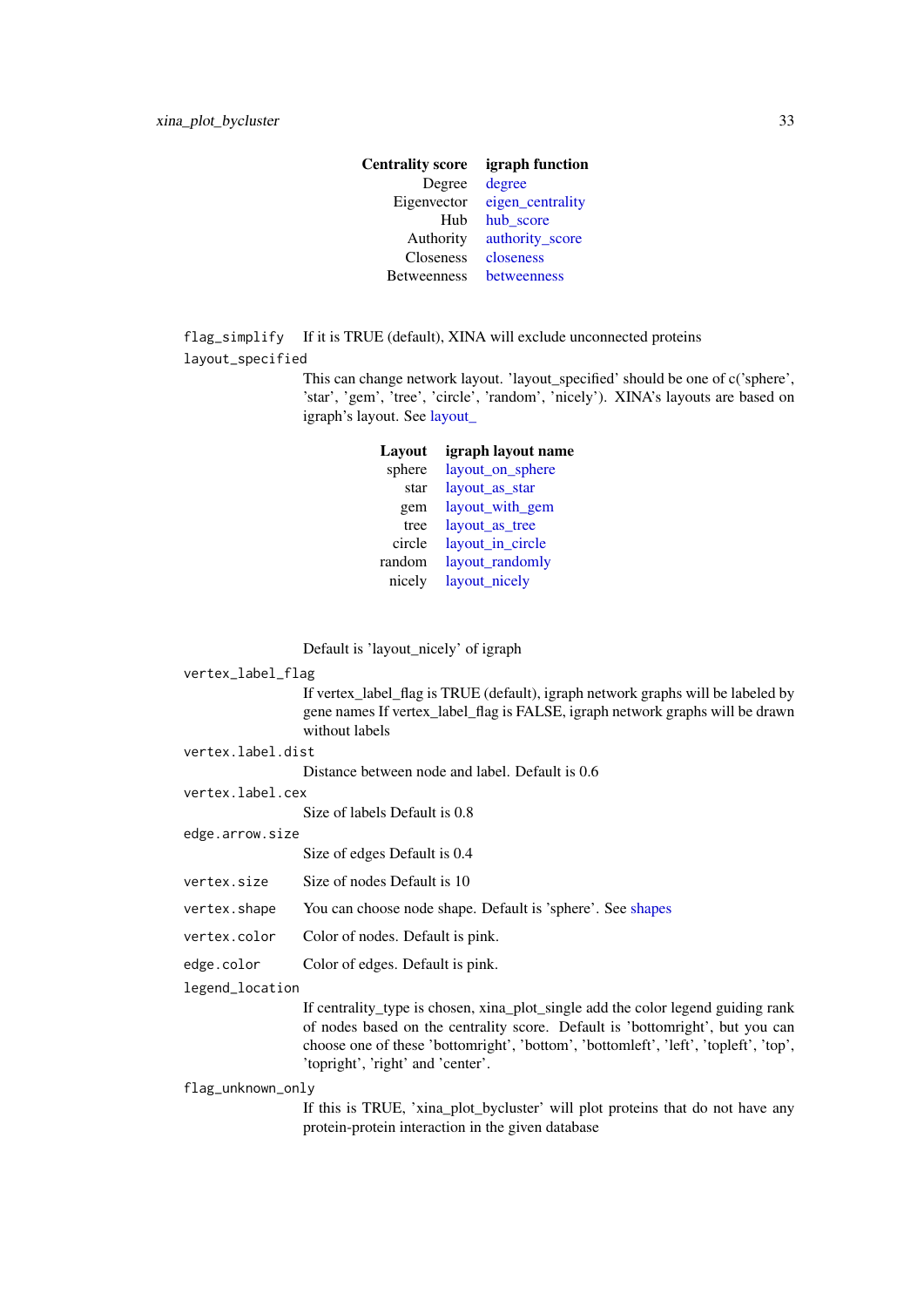#### <span id="page-33-0"></span>Value

A PNG file (XINA\_Cluster\_Networks.png) displaying protein-protein interaction network plots of all the clusters and a list containing XINA network analysis results

PNG images of PPI network plots of all the clusters

#### Examples

```
## the following code is to show how it works quickly
## load XINA example data
data(xina_example)
## load the previously processed XINA analysis results
# if you want to learn how to run 'xina_analysis', please see \link[XINA]{xina_analysis}
data(xina_result_example)
# plot cluster #1
xina_plot_bycluster(xina_result_example, example_clusters, cl=1)
# plot PPI network of Control condition in cluster #1
xina_plot_bycluster(xina_result_example, example_clusters, cl=1, condition='Control')
```
xina\_plot\_single *xina\_plot\_single*

#### Description

xina\_plot\_single draws protein-protein interaction network plot for given 'protein\_list'.

#### Usage

```
xina_plot_single(xina_result, protein_list, centrality_type = NULL,
 layout_specified = "", vertex_label_flag = TRUE, main = NULL,
 vertex.label.color = "black", vertex.color = NA,
 edge.color = "darkgray", vertex.label.dist = 0.6,
 vertex.label.cex = 0.8, edge.arrow.size = 0.4, vertex.size = 10,
 vertex.shape = "sphere", legend_location = "bottom",
 num_breaks = 5, digits_round_up = 5, flag_simplify = TRUE,
 flag leqegend = TRUE)
```
#### Arguments

xina\_result A list containing XINA network analysis results. See [xina\\_analysis](#page-25-1) protein\_list A vector of gene names to draw a protein-protein interaction network graph. centrality\_type 'centrality\_type' should be one of c('Degree', 'Eigenvector', 'Hub', 'Author-

ity', 'Closeness', 'Betweenness')

Centrality score igraph function Degree [degree](#page-0-0) Eigenvector [eigen\\_centrality](#page-0-0)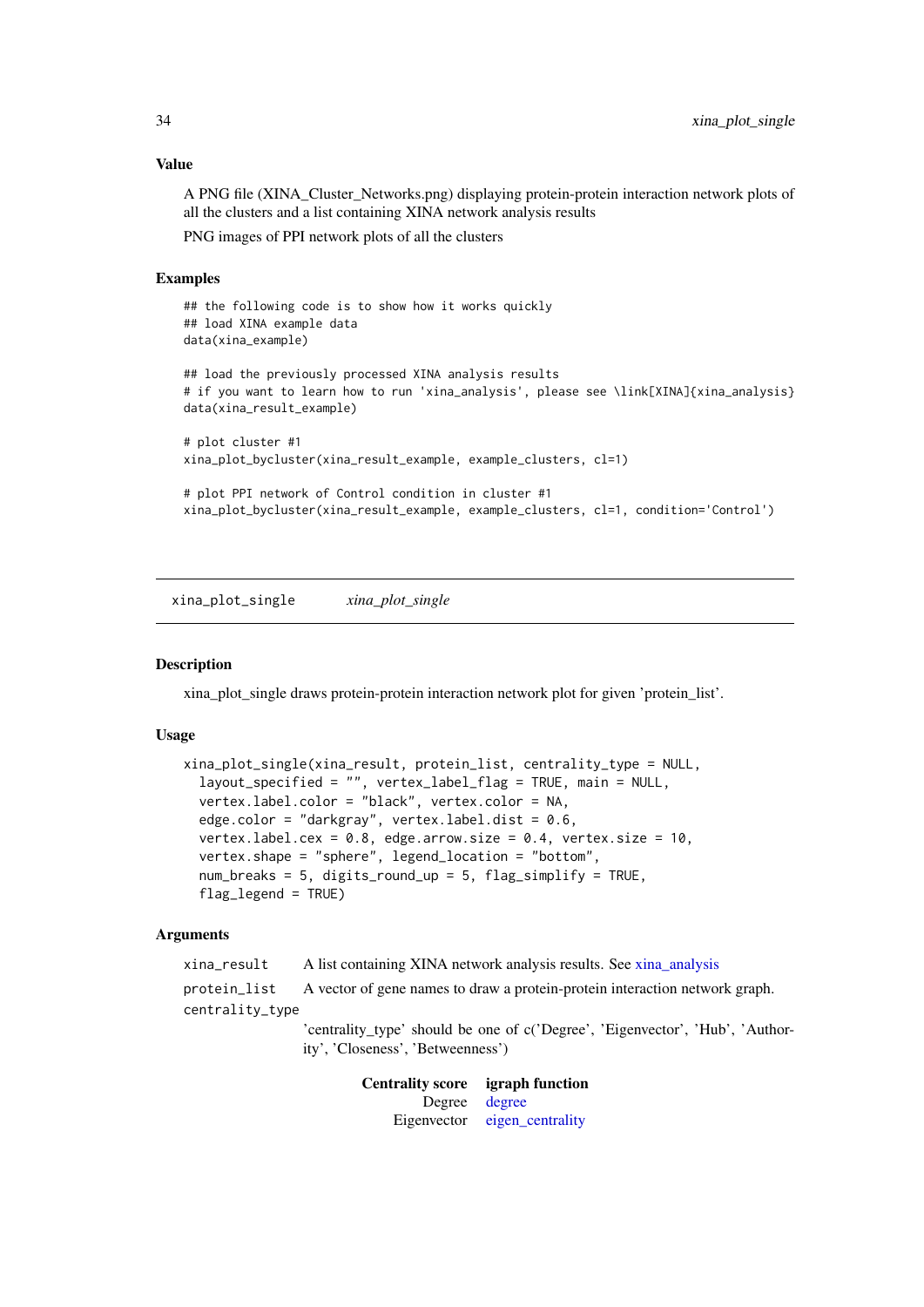|                    | Hub hub score   |
|--------------------|-----------------|
| Authority          | authority_score |
| <b>Closeness</b>   | closeness       |
| <b>Betweenness</b> | betweenness     |
|                    |                 |

# <span id="page-34-0"></span>layout\_specified

This can change network layout. 'layout\_specified' should be one of c('sphere', 'star', 'gem', 'tree', 'circle', 'random', 'nicely'). XINA's layouts are based on igraph's layout. See [layout\\_](#page-0-0)

|                                                                     | Layout                                                                                         | igraph layout name                                                                                                                                                                                                                                    |  |  |
|---------------------------------------------------------------------|------------------------------------------------------------------------------------------------|-------------------------------------------------------------------------------------------------------------------------------------------------------------------------------------------------------------------------------------------------------|--|--|
|                                                                     | sphere                                                                                         | layout_on_sphere                                                                                                                                                                                                                                      |  |  |
|                                                                     | star                                                                                           | layout_as_star                                                                                                                                                                                                                                        |  |  |
|                                                                     | gem                                                                                            | layout_with_gem                                                                                                                                                                                                                                       |  |  |
|                                                                     | tree                                                                                           | layout_as_tree                                                                                                                                                                                                                                        |  |  |
|                                                                     | circle                                                                                         | layout_in_circle                                                                                                                                                                                                                                      |  |  |
|                                                                     | random                                                                                         | layout_randomly                                                                                                                                                                                                                                       |  |  |
|                                                                     | nicely                                                                                         | layout_nicely                                                                                                                                                                                                                                         |  |  |
|                                                                     | Default is 'layout_nicely' of igraph                                                           |                                                                                                                                                                                                                                                       |  |  |
| vertex_label_flag                                                   |                                                                                                |                                                                                                                                                                                                                                                       |  |  |
|                                                                     | without labels                                                                                 | If vertex_label_flag is TRUE (default), igraph network graphs will be labeled by<br>gene names If vertex_label_flag is FALSE, igraph network graphs will be drawn                                                                                     |  |  |
| main                                                                | Title of network figure. IF it is NULL (default), it will be the number of plotted<br>proteins |                                                                                                                                                                                                                                                       |  |  |
| vertex.label.color                                                  |                                                                                                |                                                                                                                                                                                                                                                       |  |  |
|                                                                     | Color of labels. Default is black                                                              |                                                                                                                                                                                                                                                       |  |  |
| vertex.color                                                        | Color of nodes. Default is pink.                                                               |                                                                                                                                                                                                                                                       |  |  |
| edge.color                                                          | Color of edges. Default is pink.                                                               |                                                                                                                                                                                                                                                       |  |  |
| vertex.label.dist                                                   |                                                                                                |                                                                                                                                                                                                                                                       |  |  |
| Distance between node and label. Default is 0.6<br>vertex.label.cex |                                                                                                |                                                                                                                                                                                                                                                       |  |  |
|                                                                     | Size of labels Default is 0.8                                                                  |                                                                                                                                                                                                                                                       |  |  |
| edge.arrow.size                                                     |                                                                                                |                                                                                                                                                                                                                                                       |  |  |
|                                                                     | Size of edges Default is 0.4                                                                   |                                                                                                                                                                                                                                                       |  |  |
| vertex.size                                                         | Size of nodes Default is 10                                                                    |                                                                                                                                                                                                                                                       |  |  |
| vertex.shape                                                        | You can choose node shape. Default is 'sphere'. See shapes                                     |                                                                                                                                                                                                                                                       |  |  |
| legend_location                                                     |                                                                                                |                                                                                                                                                                                                                                                       |  |  |
|                                                                     | 'top', 'topright', 'right' and 'center'.                                                       | If centrality_type is chosen, 'xina_plot_single' adds the color legend guiding<br>rank of nodes based on the centrality score. Default is 'bottomright', but you<br>can choose one of these 'bottomright', 'bottom', 'bottomleft', 'left', 'topleft', |  |  |
| num_breaks                                                          |                                                                                                | 'num_breaks' is the number of ranks based on network centrality. Default is 5.                                                                                                                                                                        |  |  |
| digits_round_up                                                     |                                                                                                |                                                                                                                                                                                                                                                       |  |  |
|                                                                     | See Round                                                                                      |                                                                                                                                                                                                                                                       |  |  |
| flag_simplify                                                       |                                                                                                | If it is TRUE (default), XINA will exclude unconnected proteins                                                                                                                                                                                       |  |  |
| flag_legend                                                         | If it is TRUE, a legend will be printed out together.                                          |                                                                                                                                                                                                                                                       |  |  |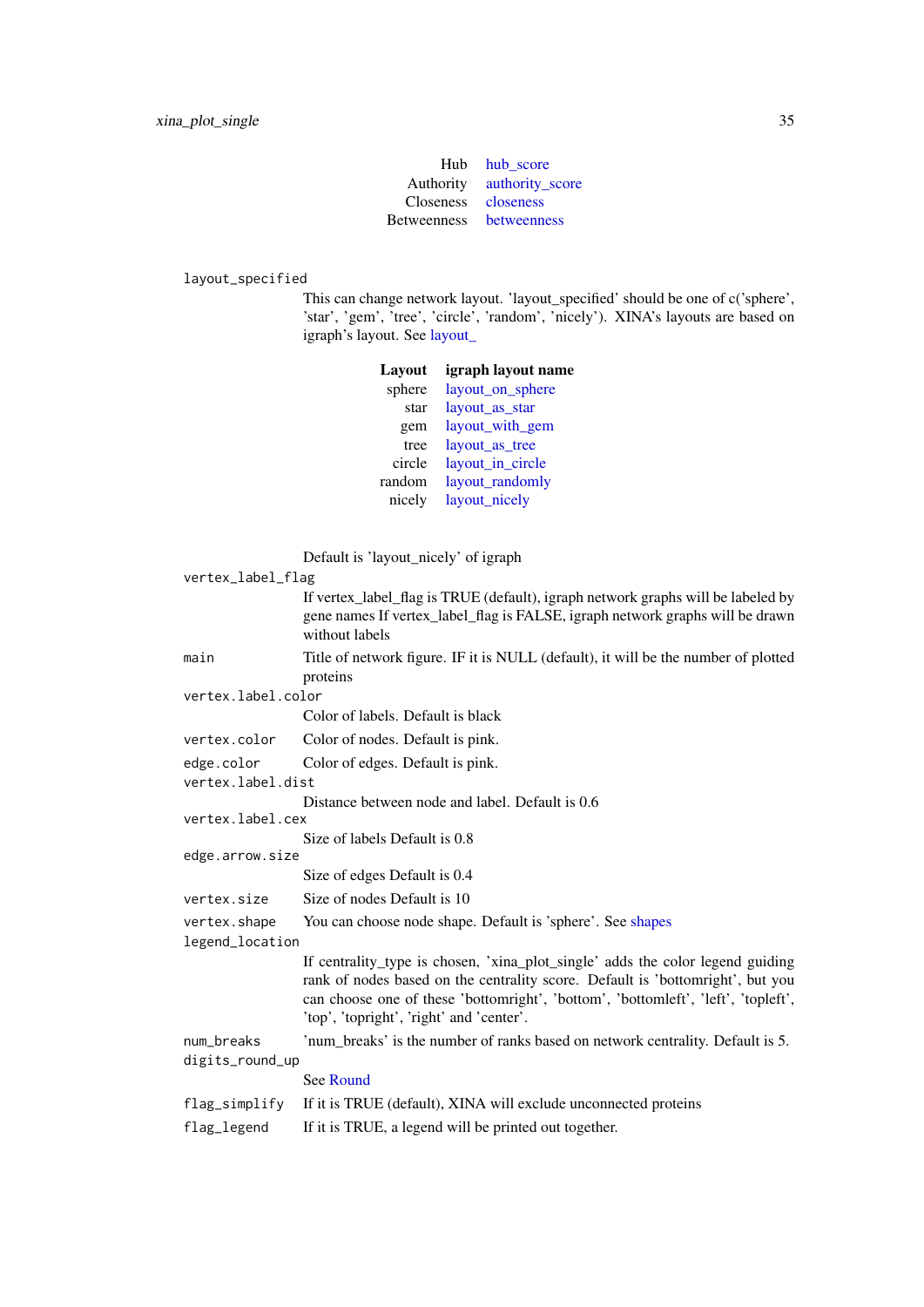#### <span id="page-35-0"></span>Value

A PNG file (XINA\_Cluster\_Networks.png) displaying protein-protein interaction network plots of all the clusters and a list containing XINA network analysis results

# Examples

```
## the following code is to show how it works quickly
## load XINA example data
data(xina_example)
## load the previously processed XINA analysis results
# if you want to learn how to run 'xina_analysis', please see \link[XINA]{xina_analysis}
data(xina_result_example)
# get gene names that are clustered to #21 in "Stimulus2" condition
subgroup <- subset(example_clusters$aligned, Stimulus2==21)
protein_list <- subgroup$`Gene name`
# Calculate protein-protein interaction network
xina_plot_single(xina_result_example, protein_list)
# Calculate protein-protein interaction network and Eigenvector centrality
```
eigen\_info <- xina\_plot\_single(xina\_result\_example, protein\_list, centrality\_type='Eigenvector')

xina\_result\_example *Previously processed xina analysis using XINA's random example data A list containing 'xina\_analysis' results*

#### Description

- All\_network. PPI network of all the input proteins
- Sub\_network. A list containing PPI networks of each clusters
- Data. XINA clustering results. See [xina\\_clustering](#page-26-1)
- Nodes. A list of proteins in each cluster
- Conditions. A list of experimental condition of proteins in each cluster
- Titles. A list of plot titles for XINA plotting
- out\_dir. A directory path storing XINA network analysis results
- is stringdb. False = different PPI DB and TRUE = STRING DB

#### Format

A data frame containing STRING protein-protein interaction data

# Source

XINA